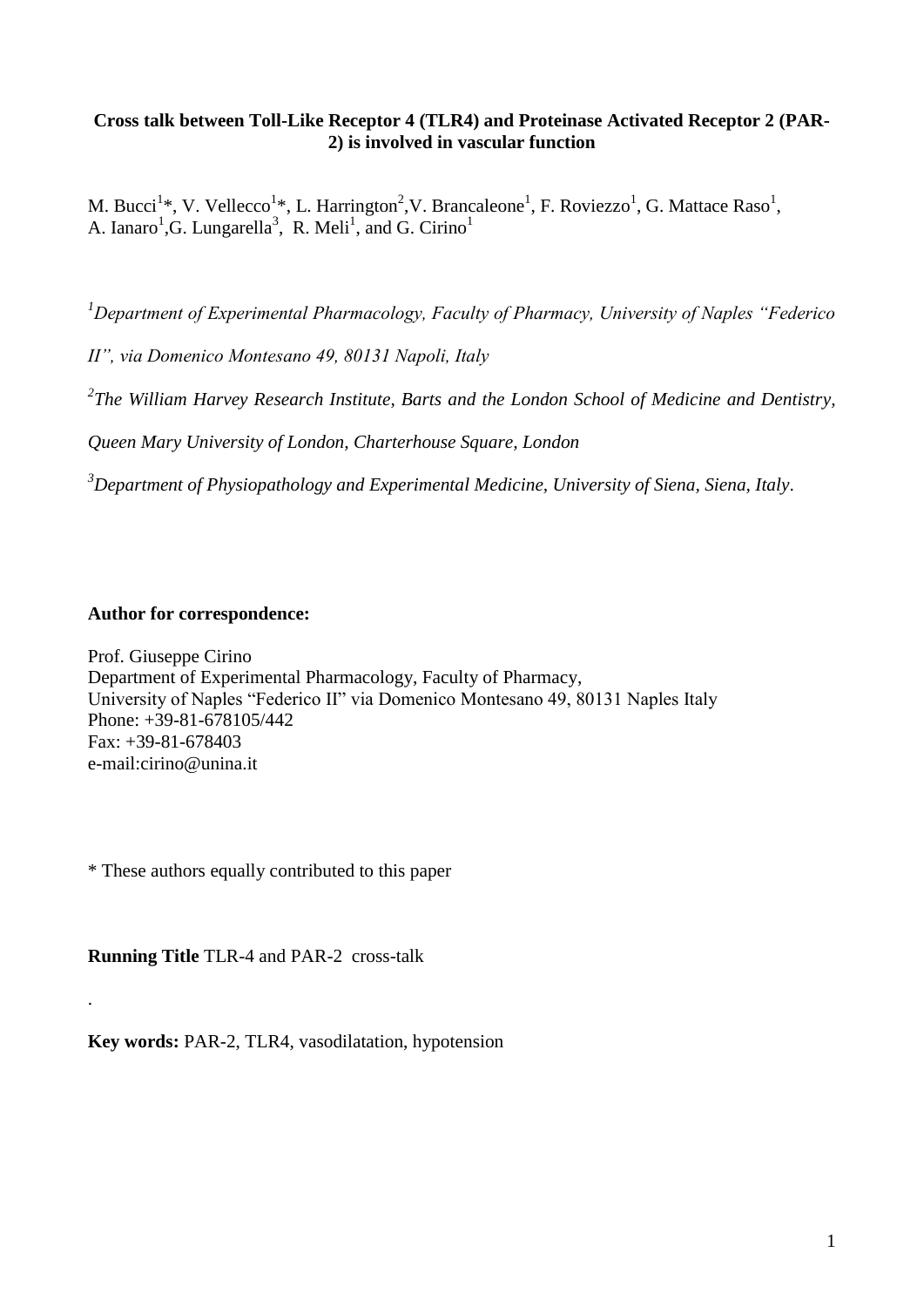#### **Summary**

**Background and purpose**. PARs and TLRs receptors are involved in innate immune response. Aim of this study was to evaluate the possible cross-talk between PAR-2 and TLR4 in vascular district in physiological condition and how it varies following stimulation of TLR4 by using *in vivo* and *exvivo* models.

**Experimental approach** Thoracic aortas were harvested from both naïve and endotoxemic rats for *in vitro* studies. Arterial blood pressure was monitored in anesthetized rats *in vivo*. In aortic homogenates immunoprecipitation of TLR4 receptor followed by PAR-2 immunoblot and western blot analysis for TLR4 and PAR-2 were performed. LPS was used as TLR4 agonist while PAR2- AP was used as PAR2 agonist.

**Key results** PAR-2, but not TLR4, expression was enhanced in aorta of endotoxemic rats. PAR2- AP-induced vasorelaxation was increased in LPS-treated rats aortic rings. TLR4 inhibitors, curcumine and resveratrol, reduced PAR-2-AP-induced vasorelaxation and PAR-2-AP-induced hypotension in both naïve and endotoxemic rats. Immunoblotting with anti-PAR-2 of anti-TLR4 immunoprecipitates revealed PAR-2/TLR4 association in both naïve and endotoxemic rats. Western blot performed on surnatants of anti-TLR4 immunoprecipitates showed the presence of PAR-2 exclusively in aorta of endotoxemic rats. Finally, in  $TLR4^{-/-}$  mouse aortic rings, PAR-2 message as well as PAR2-AP-induced vasodilatation, was impaired compared to wild type.

**Conclusions and Implications** PAR-2 and TLR4 are constitutively associated in vascular district and contribute to vascular homeostasis.

2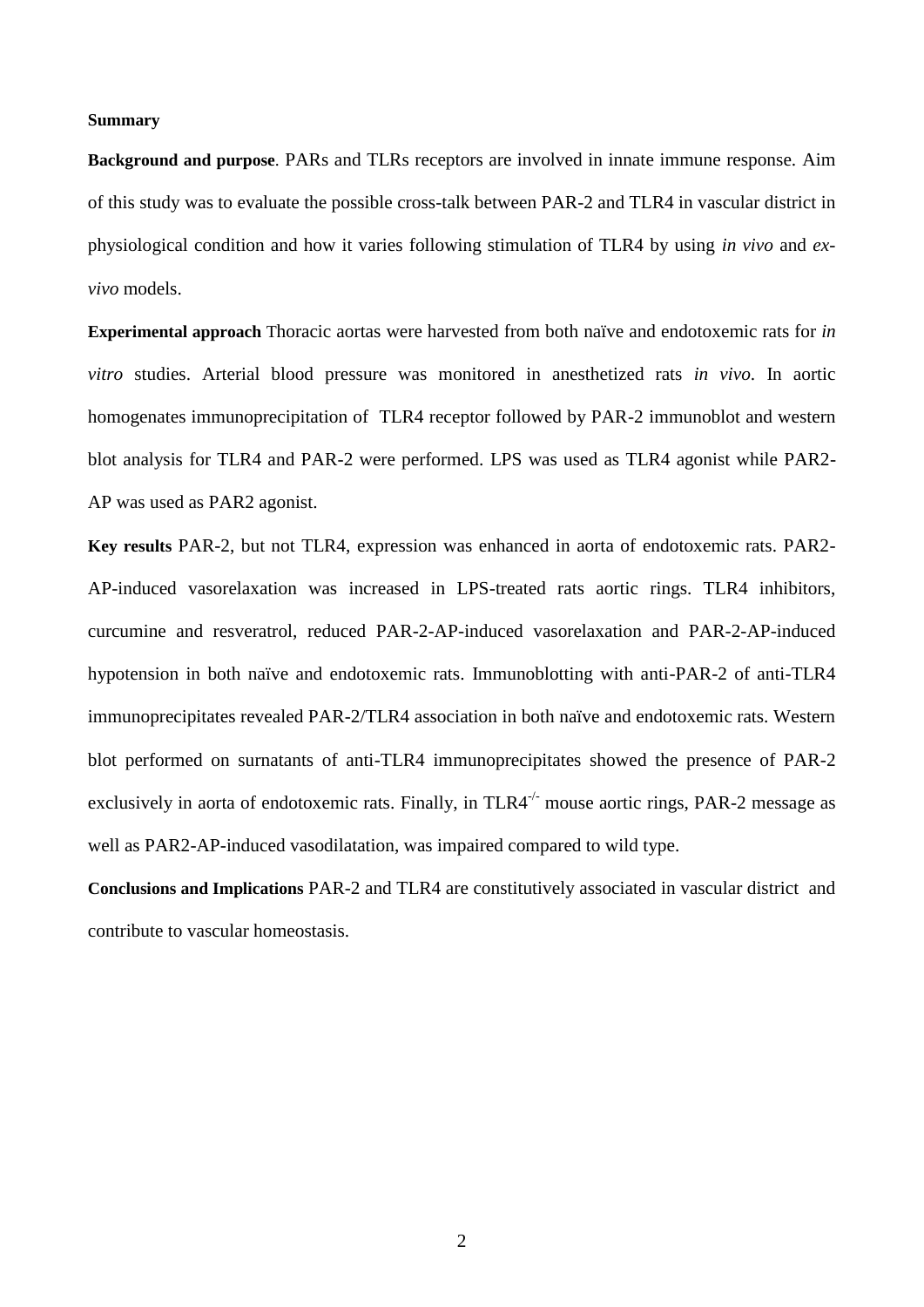# **Introduction**

Proteinase-activated receptors 2 (PAR-2) belongs to a seven transmembrane G-protein coupled receptors activated by proteolytic cleavage (Macfarlane et al., 2001; Hollenberg and Compton, 2002). All PARs share a unique mechanism of activation where the serine proteases cleave at specific sites within the extracellular N-terminus to unmask a tethered ligand domain that interacts with receptor in the extracellular loop II initiating signalling. This process is irreversible since once cleaved PARs, they cannot longer be used by the cell so they are degraded terminating signalling (Cottrell et al., 2003). Thus far, four PAR receptors have been described: PAR-1, PAR-2, PAR-3 and PAR-4 (Hollenberg, 1999). While the ligand of PAR-1, PAR-3 and PAR-4 has been identified in thrombin, PAR-2 has been described as activated by trypsin (Nystedt et al., 1994), tryptase (Molino et al., 1996), or factor Xa (Fox et al., 1997), but not thrombin (Cicala, 2002). PAR-2 can be activated by specific synthetic peptide (PAR2-AP) which, mimicking the specific tethered ligand sequence SLIGRL, can activate the receptor without causing proteolysis (Dery et al., 1998). In the last decade, we and others have demonstrated that PAR-2 is expressed in vascular district and, after exposure to lipopolysaccaride, it results up-regulated both *in vitro* and *in vivo* suggesting a possible role for PAR-2 in endotoxemia (Nystedt et al., 1997; Cicala et al., 1999; Morello et al., 2005). The notion that PAR-2 is over-expressed in inflammatory-based diseases is supported by literature, however it is not well established if this receptor has a protective or detrimental role (Bucci et al., 2005).

Recently a new emerging family of receptors has been identified as a front-line subsystem against invasive microorganisms for both innate and adaptive immunity namely Toll Like Receptors (TLR) (Iwasaki and Medzhitov, 2004). To date, 12 TLRs have been identified in both vertebrates and invertebrates (Hoffmann and Reichhart, 2002; Roach et al., 2002) and all of them are involved in triggering defensive antimicrobial immune responses (Akira and Hemmi, 2003; Akira et al., 2006; Zhang and Schluesener, 2006). TLRs receptors recognise specific motifs found in microorganisms,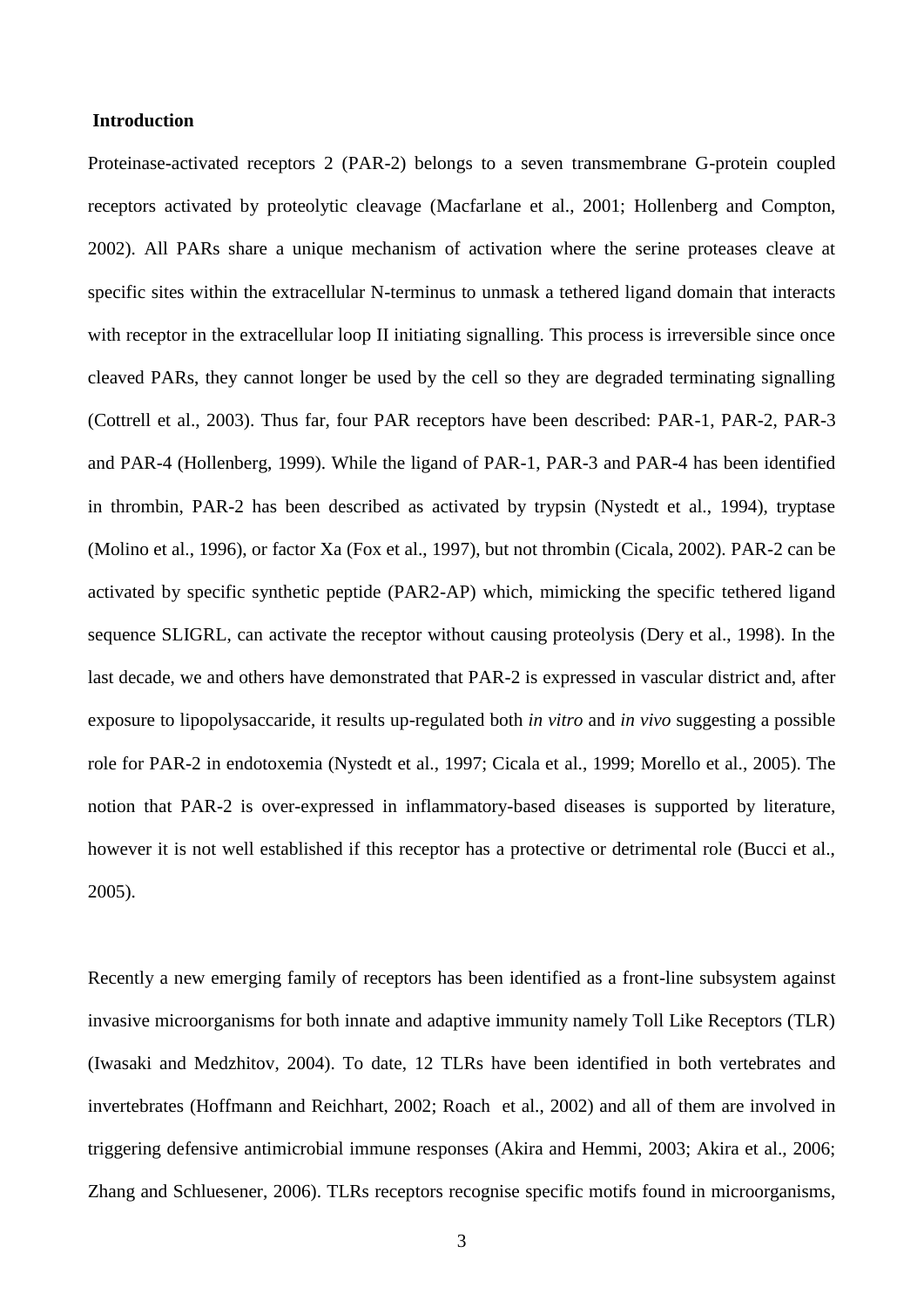but not in eukaryotes, designed as pathogen-associated molecular patterns (PAMPs) (Janeway and Medzhitov, 2002; Aderem and Ulevitch, 2000). Once activated by PAMPs, TLRs initiate a signal transduction cascade that leads to NF-kB activation with production of proinflammatory cytokines, such as tumor necrosis factor  $\alpha$ , IL-1 and IL-6 (Barton and Medzhitov, 2004; Mitchell et al., 2007). In particular, TLR4 signal transduction has been recognized as a key pathway for lipid A moiety of LPS from Gram-negative bacteria inducing activation of various cells stimulating widespread inflammation and activating coagulation cascades (Lolis and Bucala, 2003; Nakamura et al., 2008; O'Neill and Bowie, 2007).

Recent studies place PARs receptors, together with TLRs and nucleotide-binding oligomerization domain (NOD) receptors, as a part of innate immune response. Indeed, a complex interplay of different receptors of these three families is required for appropriate innate immune responses to different types of bacteria; this bacterial-host communication leads several signal transduction pathways activation with consequent production of cytokines, antimicrobial peptides and apoptosis (Chung et al., 2010). In this context, it has been demonstrated that PAR-2 activation participates in the pathogenesis of periodontitis caused by *porphiromonas gingivalis* (Holzhausen et al., 2006), colitis caused by *citrobacter rodentium* (Hansen et al., 2005), and in infections sustained by *serratia marcescens* (Kida et al., 2007) and *pseudomonas* aeruginosa (Kida et al., 2008). Moreover, it has been shown that in transiently PAR-2 transfected HEK-293T cells a synergistic action between PAR-2 and TLR4 takes place, suggesting a cooperation of these two receptors in NF- $\kappa$ B-mediated inflammatory response (Rallabhandi et al., 2008). This literature clearly suggests interplay between PAR-2 and TLR4 in infection-based inflammatory disease, where PAR-2 and TLR4 activation is enhanced and their cooperation is valuable. However, the possible PAR-2/TLR4 crosstalk in physiological environment is less investigated. Aim of this study was to evaluate the possible crosstalk between PAR-2 and TLR4 in vascular district in physiological condition and how it varies following stimulation of TLR4 by using *in vivo* and *ex-vivo* models.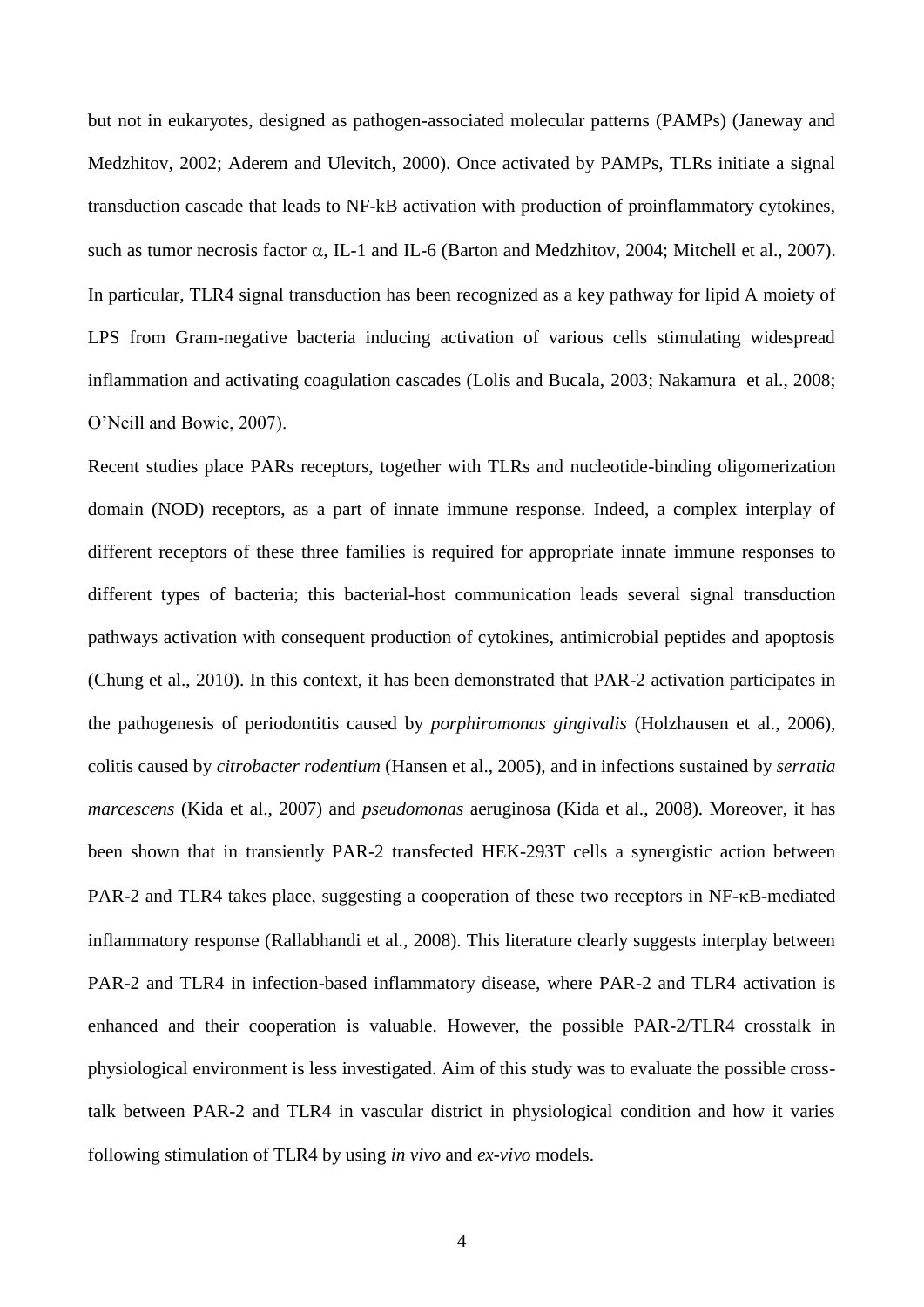#### **Materials and methods**

#### *Animals*

Male C57BL/10ScN mice and male Wistar rats were purchased from Harlan, Italy Male C57BL/10Cr (TLR4<sup>-/-</sup>) mice were a generous gift of Prof. S. Cuzzocrea, University of Messina, Italy. All mice used for experiments were 6-8 week of age. TLR4 KO mice were homozygous for a 74-kb genomic deletion encompassing *Tlr4* that resulted in absence of both mRNA and protein and that make them refractory to the biological activity of LPS (Poltorak et al., 1998; Poltorak et al., 2000). All animal procedures were performed according to the Declaration of Helsinki of the European Community guidelines for the use of experimental animals and authorised by Centro Servizi Veterinari Università degli Studi di Napoli "Federico II".

#### *Reagents*

PAR-2–activating peptide (PAR2-AP; SLIGKV-NH<sub>2</sub>) was synthesized by standard solid-phase 9fluorenylmethoxycarbonyl (FMOC) chemistry with an automated peptide synthesizer (Applied Biosystems, model 432A). Peptide was purified by reverse-phase high-performance liquid chromatography, and its identity was confirmed by mass spectroscopy, as described previously [11]. Urethane, heparin, resveratrol (RSV), curcumine (CRC), acetylcholine (Ach), phenylephrine (PE), dimethylsulfoxide (DMSO), superoxide dismutase (SOD) and lipopolysaccharide (LPS) from Escherichia coli 0.127:B8 were purchased from Sigma Chemical Co (Milan, Italy). Chlorisondamine (Chl) was purchased from Tocris Cookson (Avon, England).

# *Blood Pressure Measurement*

Male Wistar rats (Harlan, Italy) weighing 250-300g were anesthetized with urethane (solution 15% wt/vol; 1.5 g/kg ip.) Once anesthetised, rats were pre-treated with the irreversible ganglion-blocking agent, chlorisondamine (2.5 mg/kg i.p.) in order to eliminate any influence of autonomic nervous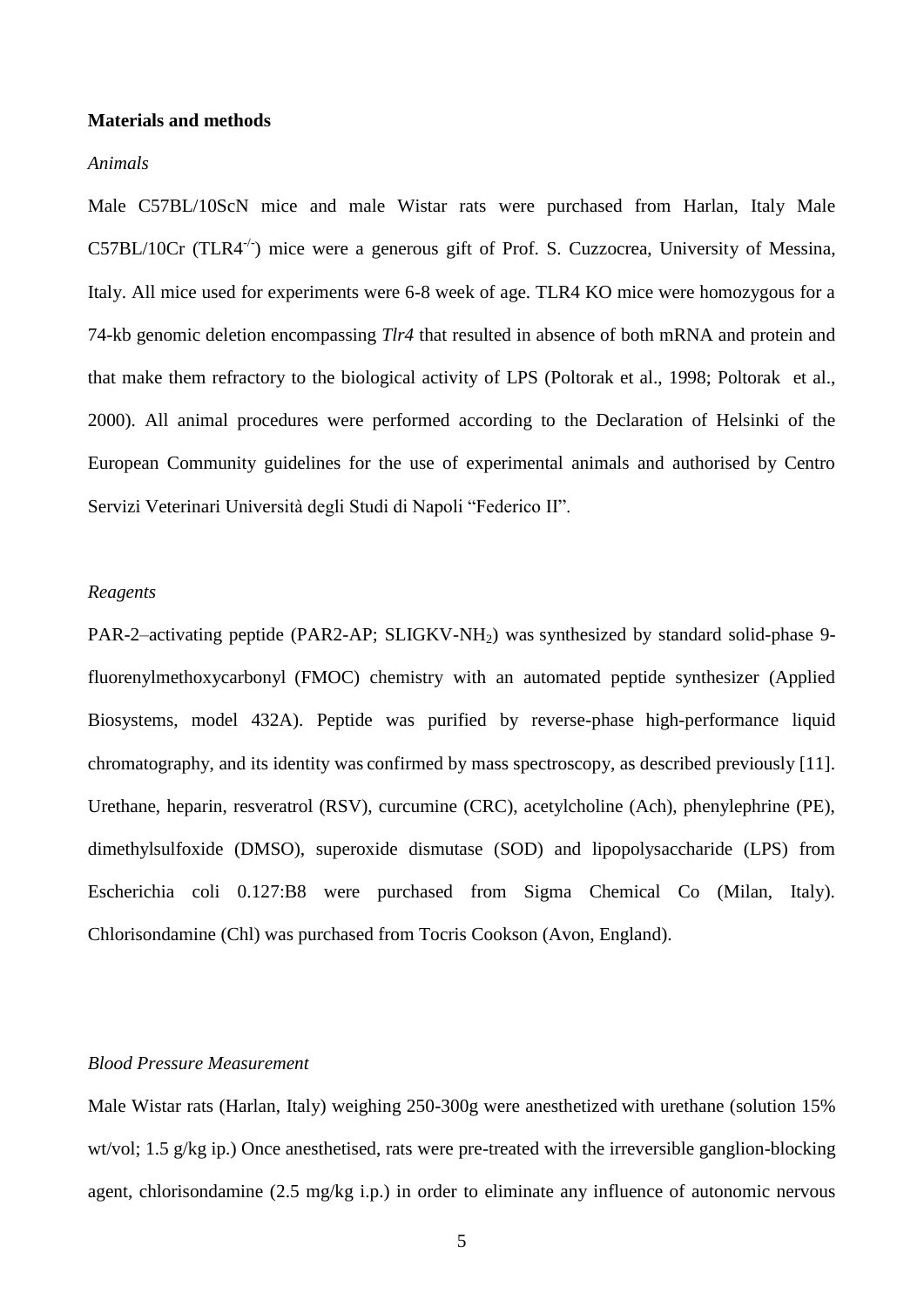system activation on changes in mean arterial blood pressure (MABP) induced by PAR-2AP (Cicala et al., 2001). The right jugular vein and the left carotid artery were cannulated for drug administration and blood pressure measurement, respectively. The left carotid artery was connected to a pressure transducer (Ugo Basile, Comerio, Italy) and changes in arterial blood pressure were recorded continuously with a computerized system (Biopac System TCI 102). CRC (100mg/kg) or RSV (30 mg/kg) were administered by gavages 1 hour before PAR-2AP intravenous injection. After surgery, arterial blood pressure was allowed to stabilize for about 30 minutes. Once the blood pressure was stable PAR2-AP (0.3 mg/kg) or vehicle (saline) was administered i.v. every 20 minutes for 3 times consecutively and blood pressure monitored for a total time of 60 minutes. The change in MABP, as previously described, (Cicala et al., 1999) was characterized by a rapid fall lasting 1 minute. There was no tolerance to the hypotensive effect of PAR-2AP (data not shown), Groups of 6 rats for each treatment were used. Blood pressure values were expressed as MABP calculated as area under the curve obtained following PAR2-AP administration. The MABP values were monitored every 10 seconds up to 1 minute.

#### *Ex vivo studies*

Male Wistar rats (Harlan, Italy) weighing 250-300g (n=4 for each group of treatment) were anaesthetized with enflurane, then LPS  $(13.5x10^6 \text{ U/kg})$ , or an equal volume of saline, was intravenously injected through the caudal vein. The dose of LPS was chosen from a previous study (Cicala et al., 1999). After 4 and 8h from LPS or saline administration, animals were sacrificed and thoracic aorta was rapidly harvested, dissected, and cleaned of adherent connective and fat tissue. Rings of 2-3 mm length were cut and placed in organ baths (2.5 ml) filled with oxygenated (95%  $O_2$ ) -5%  $CO<sub>2</sub>$ ) Krebs solution maintained at 37°C. The rings were connected to an isometric transducer (type 7006, Ugo Basile, Comerio, Italy) and changes in tension were recorded continuously with a computerized system (Data Capsule 17400, Ugo Basile, Comerio, Italy). The composition of the Krebs solution was as follow (mM): NaCl 118, KCl 4.7, MgCl<sub>2</sub> 1.2, KH<sub>2</sub>PO<sub>4</sub> 1.2, CaCl<sub>2</sub> 2.5,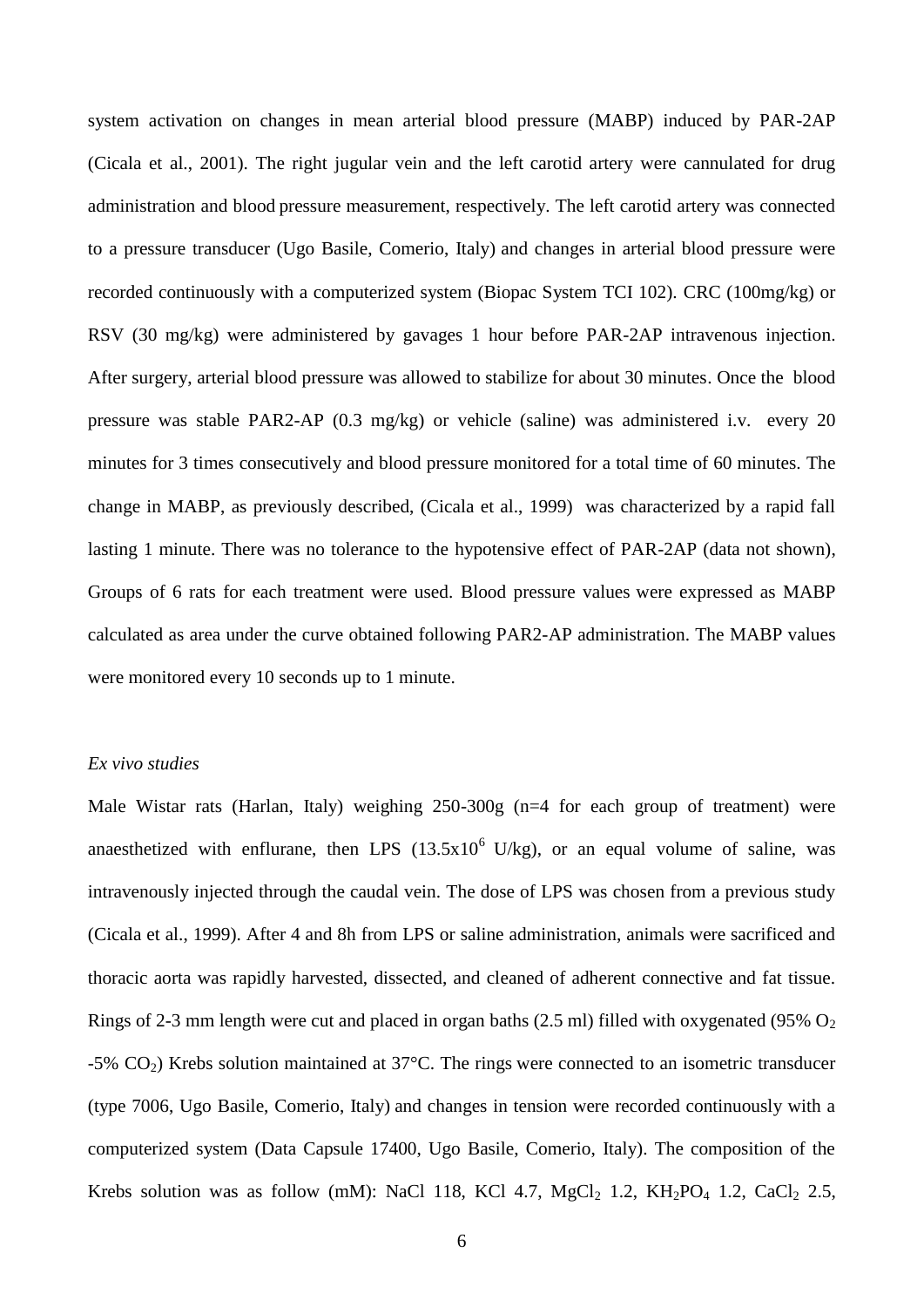NaHCO<sub>3</sub> 25, and glucose 10.1. The rings were initially stretched until a resting tension of 0.5 g was reached and allowed to equilibrate for at least 30 min, during which tension was adjusted, when necessary, to 0.5g and bathing solution was periodically changed. In each experiment, rings were first challenged with PE  $(1 \mu M)$  until the responses were reproducible. To verify endothelium integrity, Ach cumulative concentration-response curve (10 nM – 30  $\mu$ M) was performed on PEprecontracted rings. The rings were then washed and contracted with PE (1 µM) and, once a plateau was reached, a cumulative concentration-response curve of PAR2-AP (10 nM – 30  $\mu$ M) was performed. A preliminary study on the optimal incubation time and concentration of the drug treatments was carried out (data not shown). CRC (10 µM; 15 minutes), RSV (10 µM; 15 minutes), SOD (300U/ml; 15 minutes) or vehicle (DMSO) were added in the organ baths; then the rings were contracted with PE  $(1 \mu M)$  and a cumulative concentration–response curve to PAR2-AP was performed.

In another set of experiments, a cumulative concentration-response of PAR-2AP was carried out on aortic rings harvested from both  $TLR4^{-/-}$  and  $C57BL/10ScN$ .

#### *Quantification by Real-Time Quantitative Reverse Transcriptase Polymerase Chain Reaction (RT-PCR)*

The presence of PAR-2 mRNA was determined by quantitative PCR. Briefly, total RNA from omogenated aorta tissue was extracted by using TRIzol reagent (Invitrogen, Milan, Italy), subsequently to eliminate genomic DNA contamination 1 µg of above RNA was treated with RQ1 RNase-free DNase I (Promega Corporation, Madison, USA) and reverse transcription was performed using M-MLV Reverse Transcriptase (Invitrogen, Milan, Italy) according to the manufacturer's recommendations. Real-time RT-PCR was carried out with cDNAs by using Sybr Green PCR Master Mix (Applied Biosystems, Monza, Italy) and 7500 Real Time PCR System (Applied Biosystems, Foster City, CA). All cDNA samples were run in triplicate in 25-µL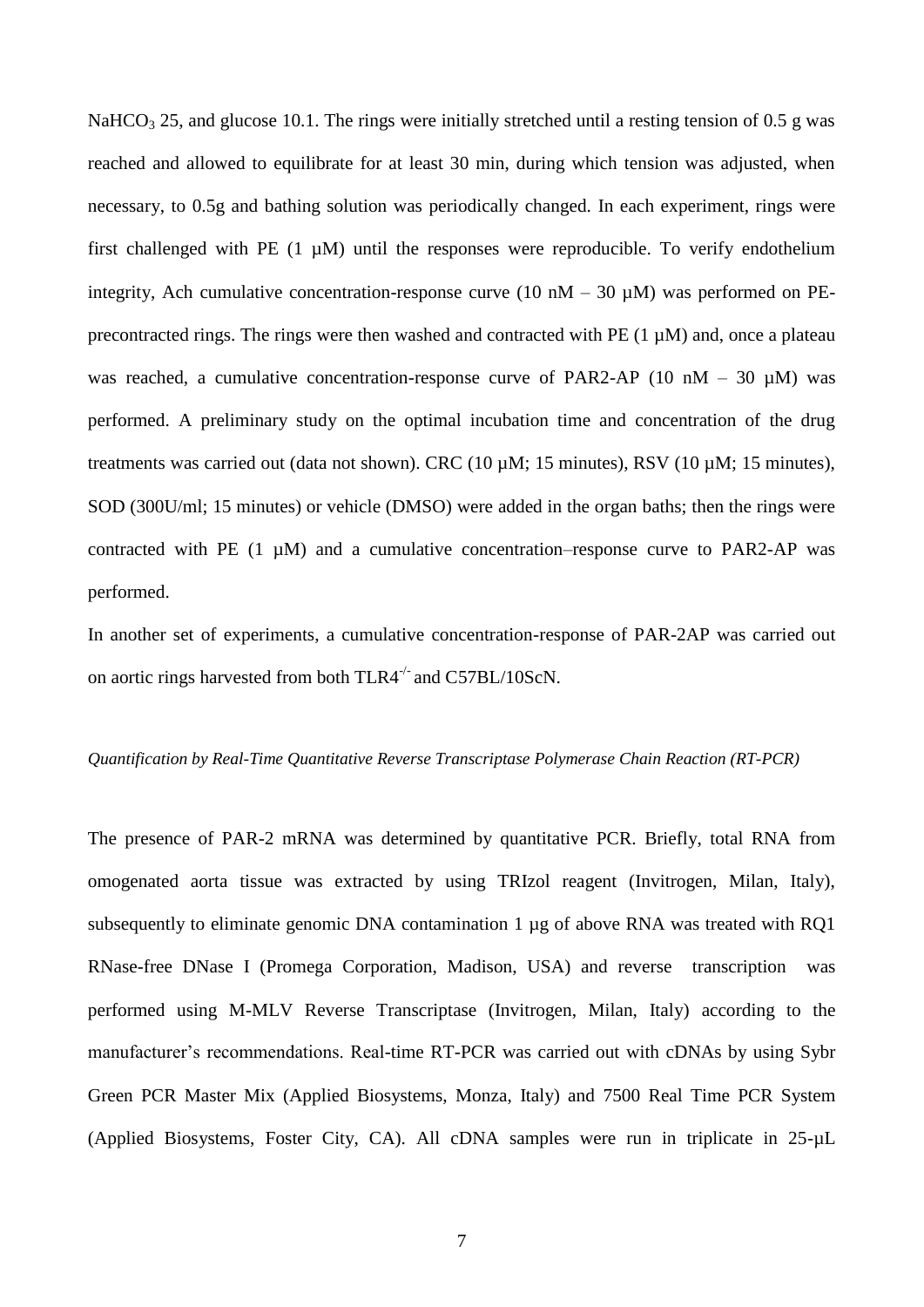reactions. Primers used were specifically designed using Primer Express Software 2.0 (Applied Biosystems) and validated for their specificity: FW:5'-CCGGGACGCAACAACAGTA-3' RV:5'-TTCCCAGTGATTGGAGGCTG -3product length = 71. GAPDH was used as internal

control.

Samples were incubated at 50°C for 2 min and at 95°C for 10 min followed by 40 cycles at 95 °C for 15 s and 60°C for 1 min. Differences in cDNA input were corrected by normalizing signals obtained with primers specific for glyceraldehyde-3-phosphate dehydrogenase (GAPDH). To exclude nonspecific amplification and/or the formation of primer dimers, control reactions were performed in the absence of target cDNA. Gene expression levels were calculated using the  $2^{-\Delta CT}$ method and are presented as ratio between mean fold change of target gene and GAPDH ± standard error.

# *Western Blotting*

Aortic tissue of naive and LPS treated rats,  $TLR4^{-/-}$  and respective wild type strain C57BL/10ScN were homogenized in modified RIPA buffer (Tris HCl 50mM, pH 7.4, tritonX-100 1%, Sodiumdeoxycholate 0.25%, NaCl 150 mM, EDTA 1 mM, phenylmethanesulphonylfluoride 1 mM, aprotinin 10µg/ml, leupeptin 20mM, NaF 50 mM) using a polytron homogenizer (two cycles of 10 s at maximum speed). After centrifugation of homogenates at 12000 r.p.m. for 15 min, protein concentration was determined by Bradford assay using BSA as standard (Bio-Rad Laboratories, Milan, Italy). 30µg of the denatured proteins or 40µg of surnatants obtained from immunoprecipitates were separated on 10% or 8% SDS/PAGE and transferred to a PVDF membrane. Membranes were blocked in PBS-tween 20 (0.1 %, v/v) containing 5% non fat dry milk for 1 hour at room temperature, and then incubated with anti-PAR2 (1:500) or anti-TLR4 (1:1000) overnight at 4°C. The filters were washed with PBS-tween 20 (0.1%, v/v) extensively for 30 min, before incubation, for 2 hours at  $4^{\circ}$ C, with the secondary antibody (1:5000) conjugated with horseradish peroxidase antimouse IgG or antirabbit IgG, respectively. The membranes were then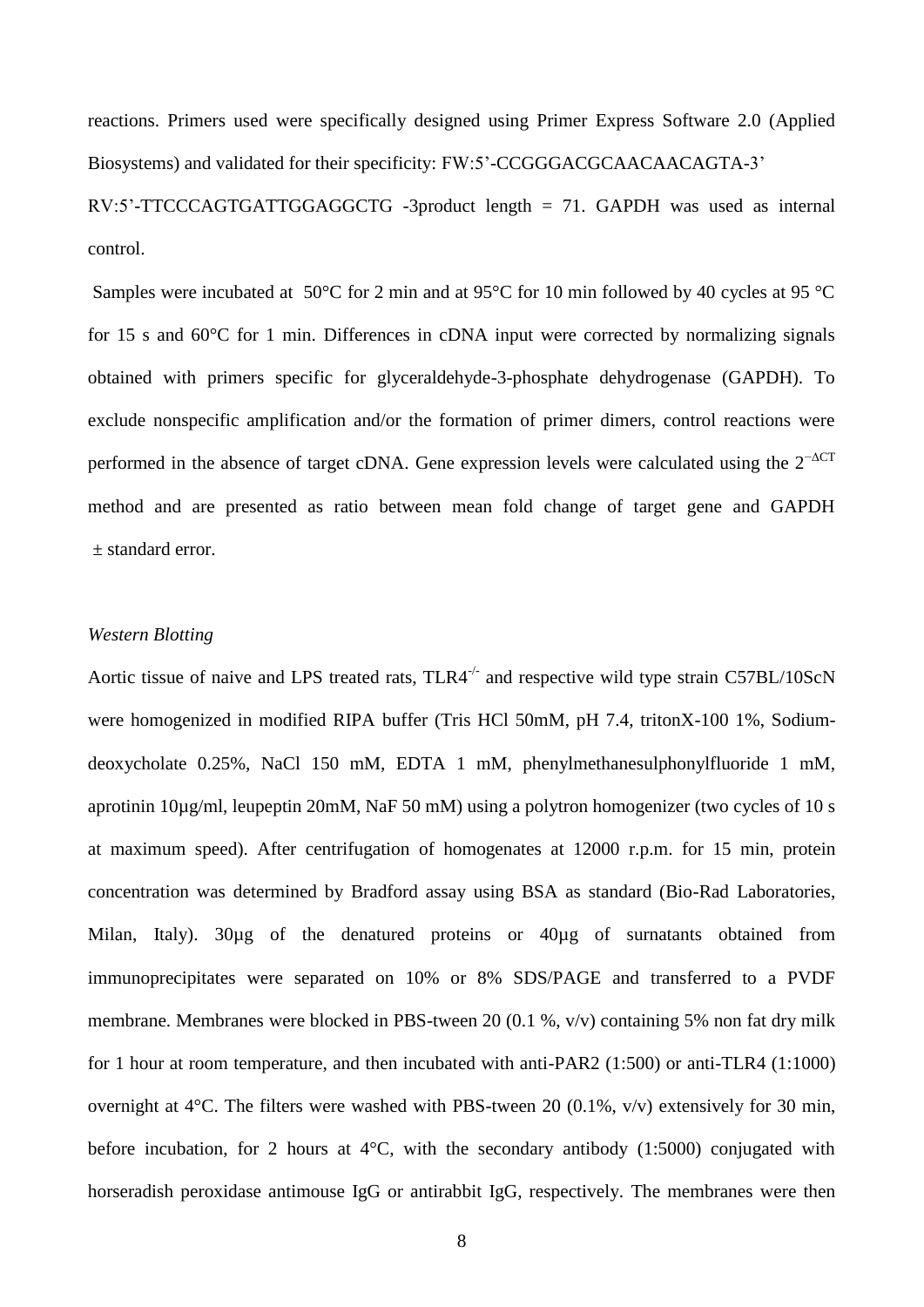washed and immunoreactive bands were visualized using an Enhanced Chemiluminescence Substrate (ECL; Amersham Pharmacia Biotech, San Diego, CA, USA).

#### *TLR 4 immunoprecipitation and PAR-2 immunoblotting*

All steps were performed at 4°C. Aortas, prepared from LPS-treated or saline-treated rats were washed with Krebs solution and homogenized in modified RIPA buffer (50 mM Tris -HCI pH 7.4, 150 mM NaCl, 1 mM EDTA, 1% Triton X-100, 0.25% sodium deoxycholate, 1 mM PMSF; 10 g/ml aprotinin, 20 mM leupeptin, 50 mM NaF). After 30 min, homogenates were centrifuged for 10 min at 13000 r.p.m. in an eppendorf microfuge in order to remove nuclei and cell debris, and 300 μl of the resulting supernatant (containing 400 μg of cleared lysate) were incubated overnight with the rabbit polyclonal anti-TLR 4 antibody [TLR4 (M300) sc-30002, Santa Cruz Biotechnology, Inc., Santa Cruz, CA] or normal rabbit serum (to evaluate non-specific binding) on a rotating wheel. The antigen-antibody complexes were incubated for 2h on a rotating wheel with protein  $A/G$  – plus Agarose (sc-2003, Santa Cruz Biotechnology, Inc.). After centrifugation at 600rpm for 15 seconds, the surnatants were collected, transferred into eppendorfs and conserved at -80°C for western blot analysis. The bound complexes were washed once with lysis buffer, twice with buffer A (10 mM Tris-HCI pH 7.4, 150 mM NaCl, 2 mM EDTA, 0.2% Nonidet P40), twice with buffer B (10 mM Tris-HCI pH 7.4, 500 mM NaCl, 2 mM EDTA, 0.2% Nonidet P40) and once with 10 mM Tris-HCI pH 7.4. The surnatants of the beads were collected and immunoprecipitated material was eluted from the beads by boiling in Laemmli sample buffer and subjected to SDS-PAGE (8%). The blot was performed by transferring proteins from a gel to PVDF membrane at 250 mA for 40 min at room temperature. The filter was then blocked with 1x PBS, 5% non fat dried milk for 1 h at room temperature and probed with monoclonal antibody anti-PAR-2 [1:500, PAR-2 (SAM11) sc-13504, Santa Cruz, Inc.] dissolved in 1x PBS, 5% non fat dried milk at 4°C, overnight. The secondary antibody (anti mouse IgG-horseradish peroxidase conjugate 1:5000 dilution) was incubated for 2 h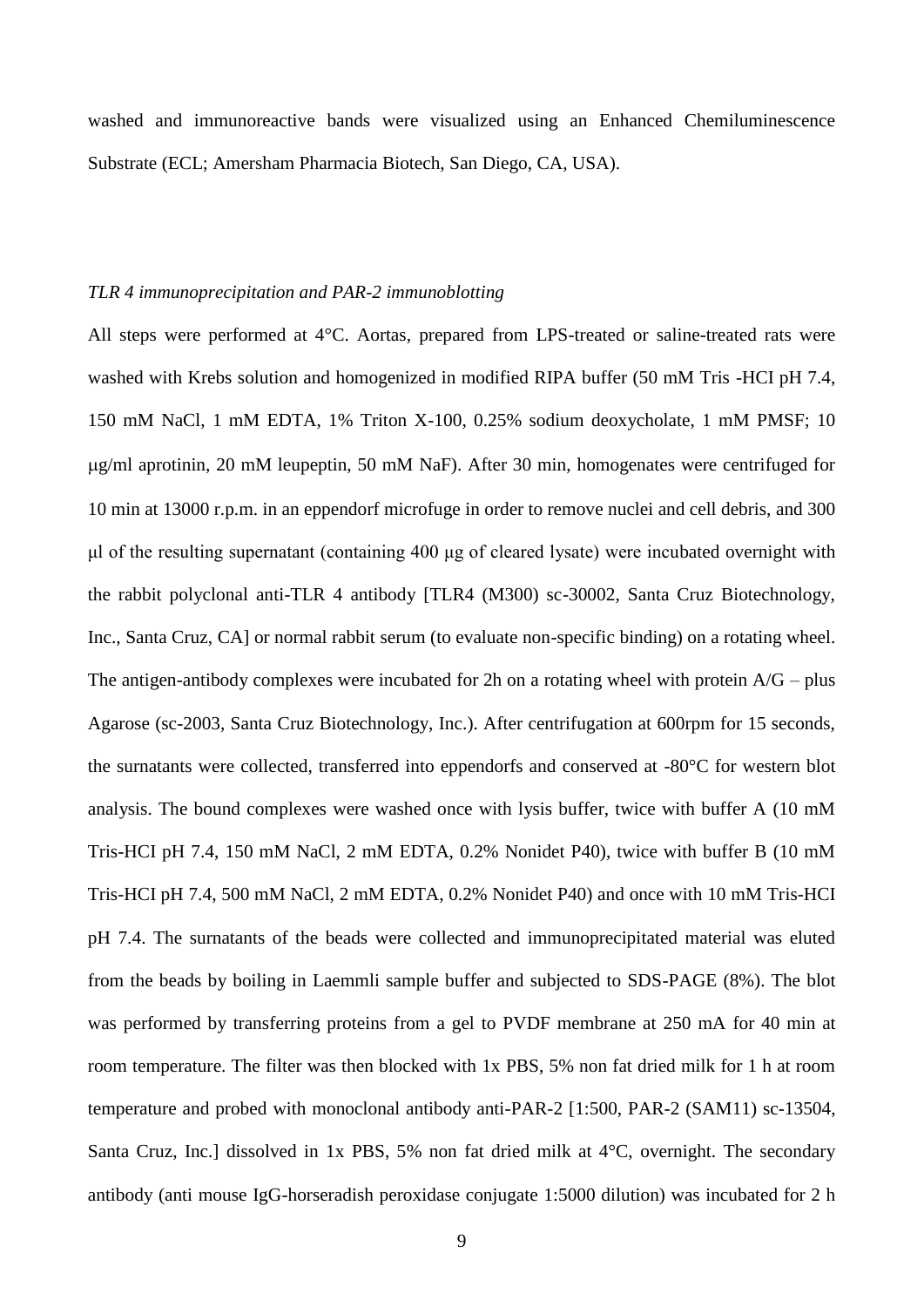at 4°C. Subsequently, the blot was extensively washed with PBS, developed using enhanced chemiluminescence detection reagents (Amersham Pharmacia Biotech, Piscataway, NJ, Piscataway, NJ) according to the manufacturer's instructions, and exposed to Kodak X-Omat film (Eastman Kodak Co., Rochester, NY, United States). A protein band of about 40 kDa on x-ray film was evidenced.

#### *Statistical analysis*

Data were expressed as mean  $\pm$  s.e.m. Statistical analysis was determined by using one or two way ANOVA followed by Dunnett's or Bonferroni's test for multiple comparisons, respectively, using GraphPad Prism software (GraphPad Software Inc., San Diego, CA). Differences were considered statistically significant when p was less than 0.05.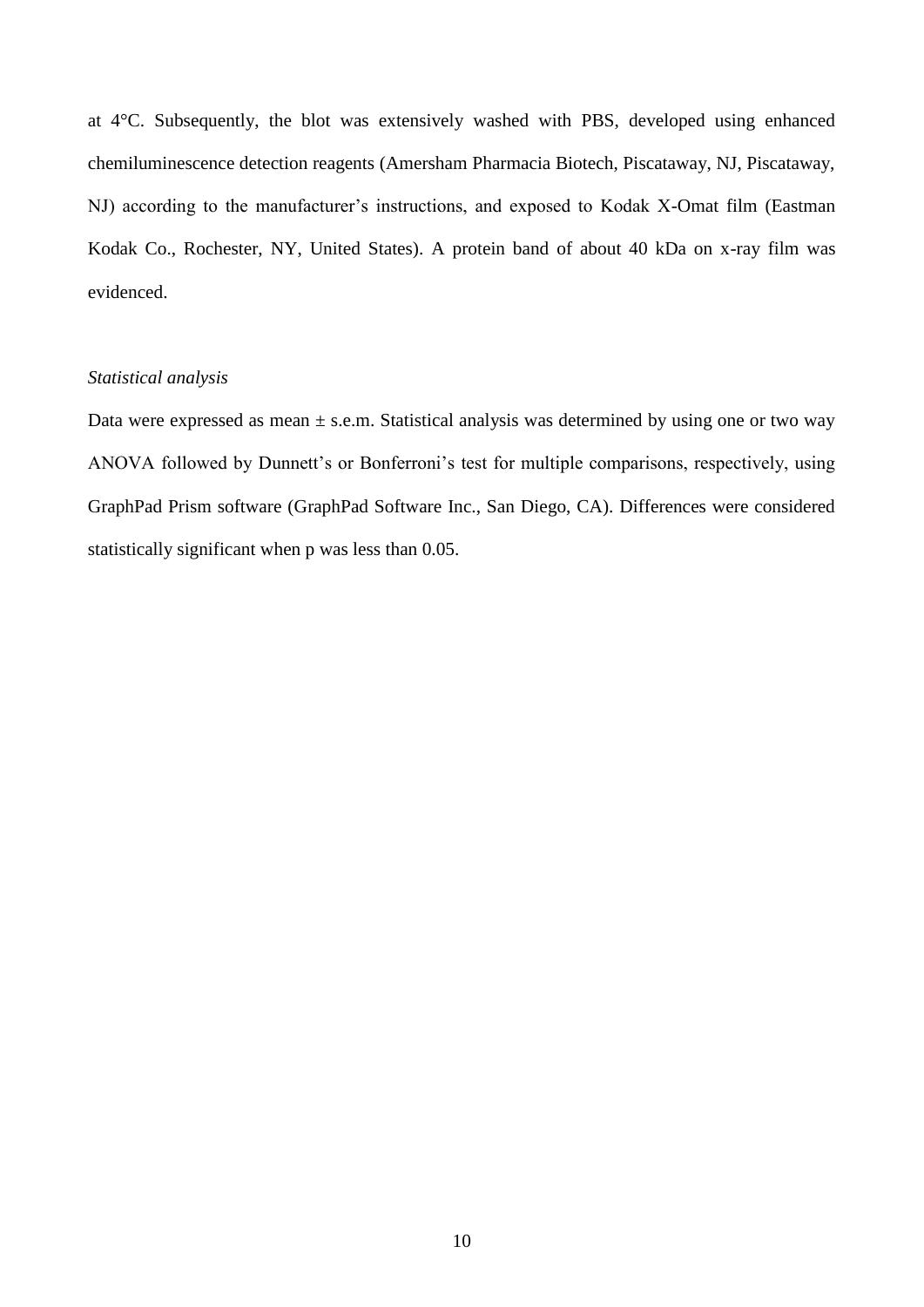# **Results**

# *PAR2-AP-induced vasorelaxation is increased in aortic rings from LPS treated rat*

As already previously shown (Cicala et al.,1999), western blot analysis revealed an enhanced expression of PAR-2 receptor following LPS injection when compared with vehicle at all times tested (supplemental figure 1A). PAR2-AP induced vasorelaxation was increased in a time dependent manner in rat aortic rings harvested 4 and 8h following LPS administration (supplemental figure 1B). Conversely, TLR4 expression was not modified after LPS treatments, at all times tested (supplemental figure 1C)

# *TLR4 inhibitors, curcumin (CRC) and resveratrol (RSV), reduced PAR2-AP-induced relaxation in naive and LPS-treated rats*

In order to investigate on crosstalk between PAR-2 and TLR4 signalling, aortic rings were treated with two different compounds recently identified as inhibitors of TLR4 pathway i.e. curcumin (CRC) and resveratrol (RSV). Indeed, it has been shown that CRC inhibits both ligand-induced (MyD88 dependent pathway) and ligand-independent (MyD88 independent, TRIF-dependent pathway) dimerization of TLR-4 (Youn et al., 2006; Son et al., 2008; Lubbad et al., 2009), while RSV inhibits specifically the MyD88 independent TRIF-dependent pathway (Son et al., 2008; Lubbad et al., 2009; Youn et al., 2005). In order to verify the specificity of CRC and RSV, the maximal concentrations of either CRC (30µM) or RSV (10µM) have been tested on Ach-induced vasodilatation. As shown in figure 3, both compounds did not affect Ach –induced vasodilatation.

Both CRC  $(3, 10, 30 \mu M)$  and RSV  $(1, 3, 10 \mu M)$  significantly and in a concentration–dependent manner reduced PAR2-AP-induced vasorelaxation in naïve rats (figures 1A, 2A). In LPS-treated rats CRC (figure 1 panels B and C) as well as RSV (figure 2 panels B and C) significantly inhibited PAR2-AP-induced vasorelaxation at the different time points tested as well. The inhibition observed following CRC and RSV pre-treatment on PAR2-AP-induced vasorelaxation was not significant different between naïve and endotoxemic rats. Moreover, to exclude the possibility that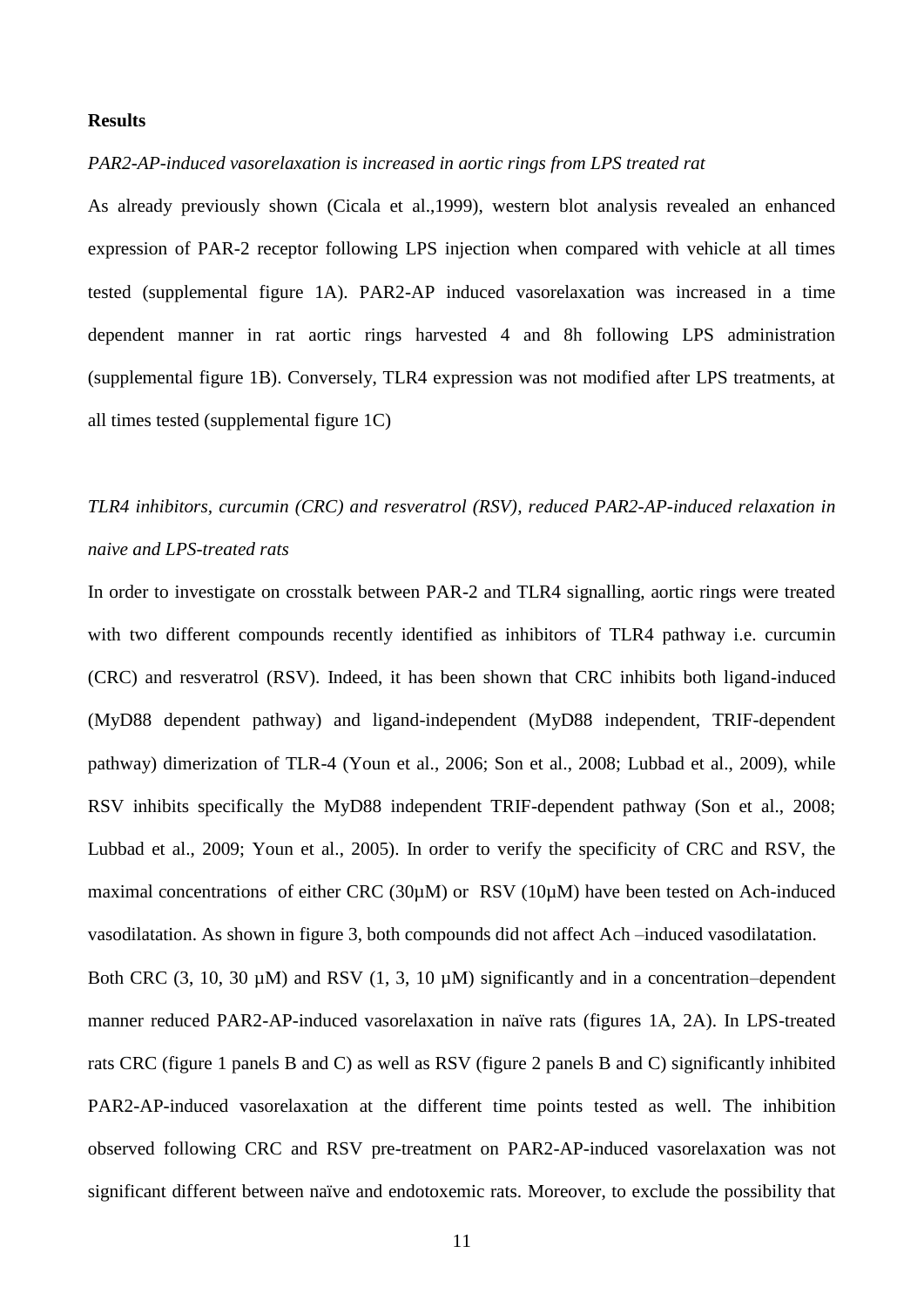the effect of CRC and RSV on PAR2-AP-induced vasorelaxation was imputable to their antioxidant properties, we pre-treated aortic rings with superoxide dismutase (SOD, 300U/ml) at a concentration known to act as superoxide anion scavenger. SOD did not modify the PAR2-APinduced vasorelaxation ( $EC_{50} = 3.98 \times 10^{-6}$  M and  $3.80 \times 10^{-6}$  M in presence of vehicle and SOD, respectively, data not shown).

#### *CRC and RSV reduced PAR-2AP-induced hypotension*

In order to prove that hypotension induced by selective activation of the PAR-2 receptor involves TLR4 signalling, CRC (100 mg/kg) and RSV (30 mg/kg) were administered prior to PAR2-AP intravenous administration. Both CRC and RSV inhibited PAR2-AP-induced hypotension *in vivo* in naïve rats (figure 4).

### *Physical interaction between PAR-2 and TLR4 in naive and LPS-treated rats*

To further gain insights into the molecular mechanism of PAR-2/TLR4 crosstalk an immunoprecipitation study was carried up. In homogenates of aortas harvested from both naïve and LPS-treated rats, immunoprecipitation of TLR4 receptor followed by PAR-2 immunoblot was performed. Immunoblotting with anti-PAR-2 of anti-TLR4 immunoprecipitates revealed that PAR-2 was associated with TLR4 receptor, since a 40-kDa band consistent with PAR-2 core protein (Gruber et al., 2004) was shown (figure. 5B lane B). The complex between PAR-2 and TLR4 receptor was also evident after *in vitro* PAR2-AP stimulation of aortas (figure 5B lane D), suggesting that PAR-2 was associated with TLR4 prior to, as well as, after receptor activation. Similar findings have been also obtained in aortas harvested by endotoxemic animals (figure 5B lane E-H). To evaluate the specificity of the 40-kDa band, cell lysate of aortas stimulated or not with PAR-2 from control and endotoxemic rats was incubated with the corresponding normal rabbit serum instead of anti-TLR-4 antibody (figure 5B lanes A, C, E, and G). Analysis of western blot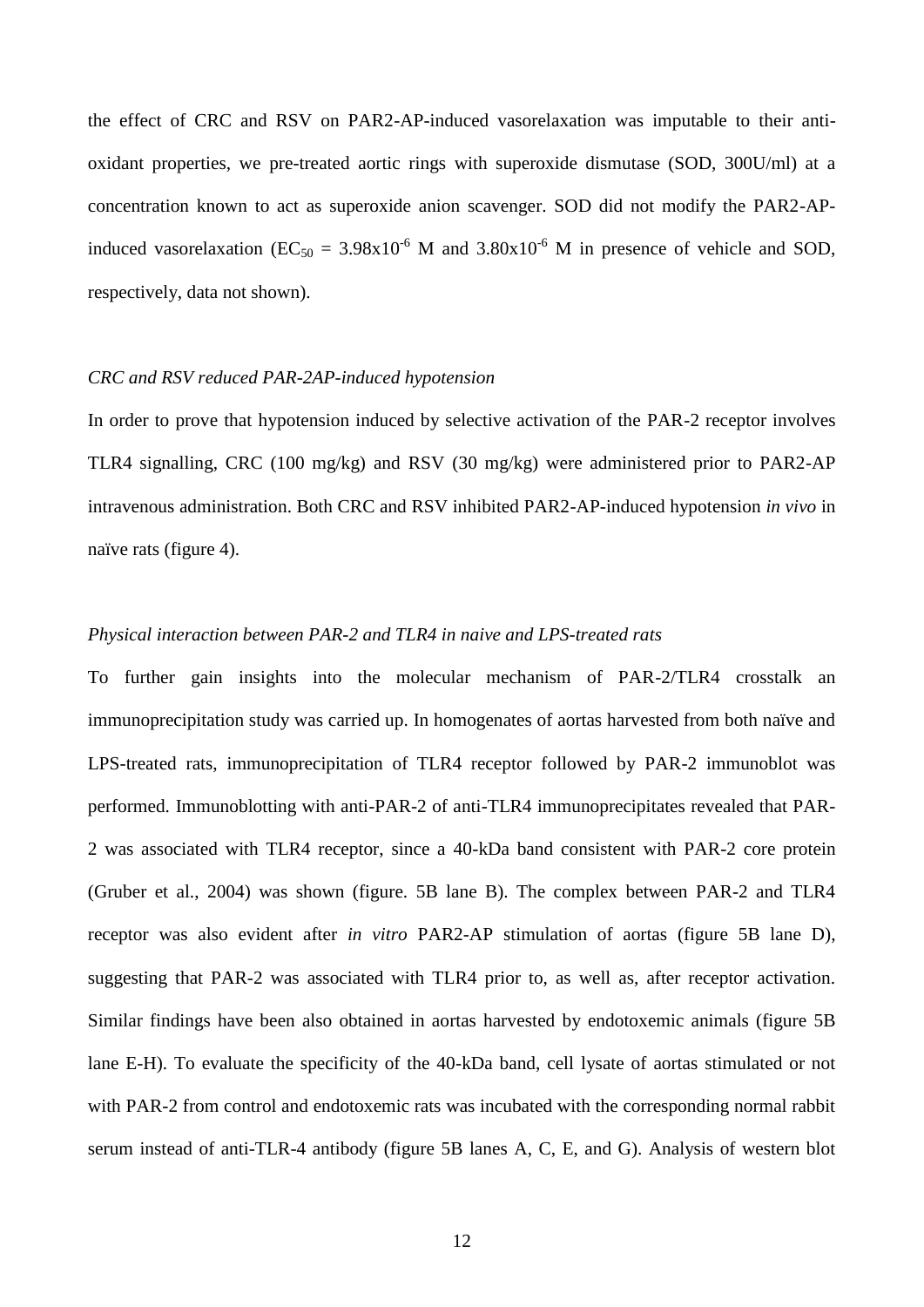performed on surnatants obtained from anti-TLR4 immunoprecitates revealed the presence of PAR2 receptor exclusively in aorta harvested from LPS-treated rats (figure 5C).

# *PAR-2 expression was increased in TLR4-/- mice*

In order to confirm the cooperation between PAR-2 and TLR4 receptors, we performed functional study on TLR4<sup>-/-</sup> mice. In isolated aortic rings of these mice both Ach-induced vasodilatation and the endothelium-independent dilator agent SNP, caused a similar degree of response in  $TLR4^{-/-}$  and wt mice (figure 6A-B). RT-PCR analysis revealed a reduction of PAR-2 expression in aorta of TLR4<sup> $-/-$ </sup> mice compared to wt (fig. 7A). This finding is confirmed in the functional study where, PAR2-AP-induced vasorelaxation was significantly reduced in aortic rings harvested from TLR4<sup>-/-</sup> mice compared to WT (fig. 7C). Western blot analysis for PAR-2 did not reveal any significant difference between TLR4<sup>-/-</sup> and wt mice (7B).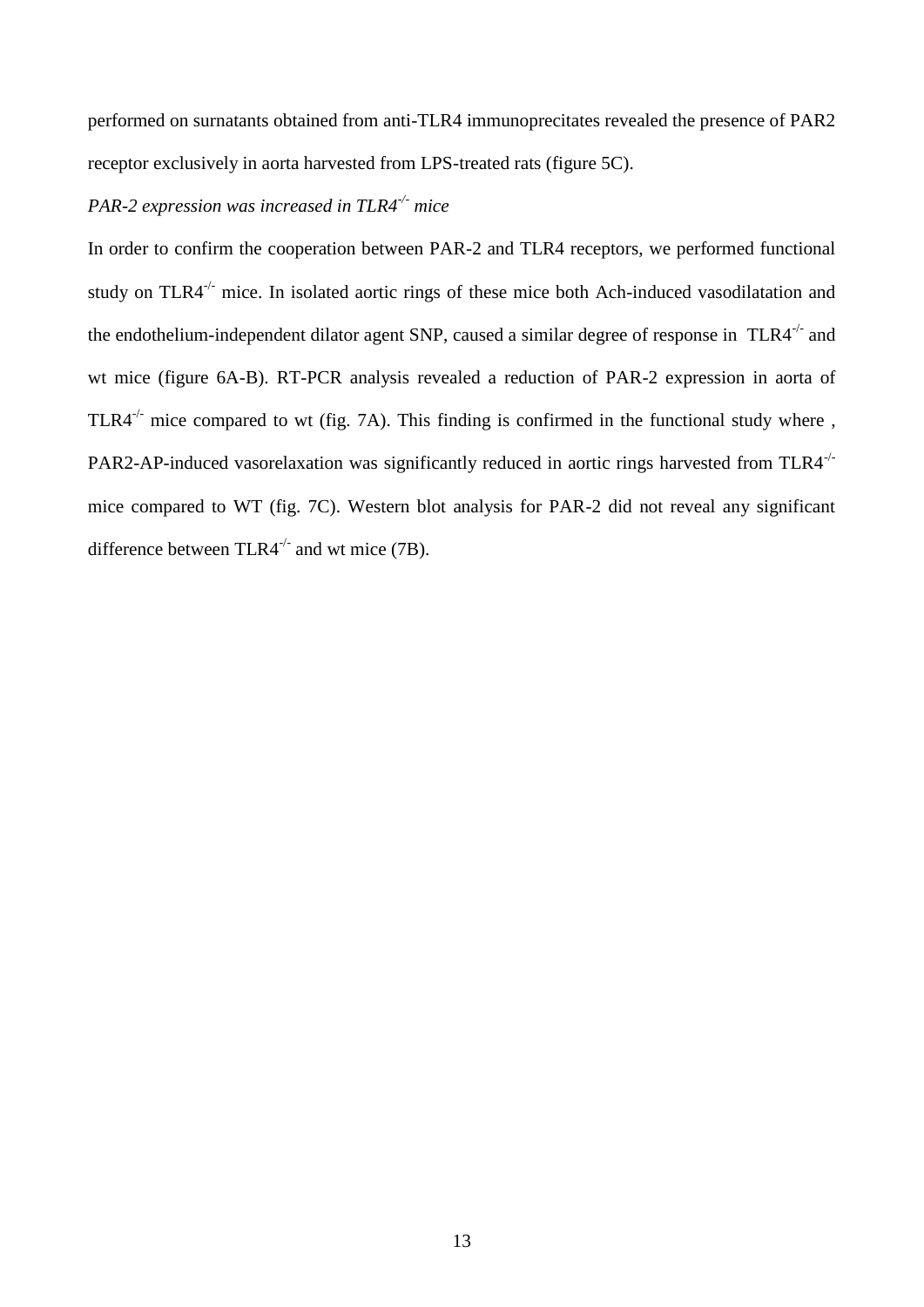# **Discussion**

We have previously shown that PAR-2 is involved in LPS induced hypotension, however we could not define the transduction mechanism underlying PAR-2 effect in septic shock (Cicala et al., 1999). At the time it was not known that LPS explicates its action mainly through TLR4 receptor. Following recent evidence suggesting a possible cooperation among PAR receptors in TLRs signalling [Rallabhandi et al., 2008; Moretti et al., 2008; Uehara et al., 2008), here we have sought to investigate a possible cross-talk between PAR-2 and TLR4 in the vascular district. To pursue this goal we have used two different approaches: the first *ex vivo* by operating a pharmacological modulation on isolated aortic rings, harvested from naïve and endotoxemic rats. The second *in vivo*, using PAR2-AP-induced hypotension in anesthetised rats in order to validate the data obtained *ex vivo*. The rationale in using aorta harvested from LPS-treated rats relies on the finding that LPS injection induced an increase of PAR2 expression in vascular tissue.

First we have evaluated if RSV or CRC, two recently recognised TLR4 antagonists (Youn et al., 2006; Son et al., 2008; Lubbad et al., 2009; Youn et al., 2006), could reduce PAR-2AP-induced vasorelaxation. Both compounds significantly inhibited PAR2-AP-induced vasodilatation in aortas harvested from either LPS-treated or control rats without affecting NO release. This lack of difference in activity of TLR4 inhibitors on both control and LPS rats suggested that a constitutive interaction may exists between PAR-2 and TLR4. This latter result taken together with the finding that PAR-2, but not TLR4, expression is increased in aortic tissue harvested from rats injected with LPS at 4h and 8h, indicate that the PAR-2 over-expressed following LPS treatment is not physically associated to TLR4. Immunoprecipitation study reveals that PAR-2 physically interacts with TLR4 in normal conditions and that LPS treatment does not increase this interaction. These data confirm that PAR-2/TLR4 association is constitutive in the vascular tissue and LPS-induced PAR-2 overexpression does not involve a further increase of interaction with TLR4. Western blot analysis for PAR-2 receptor performed on supernatants obtained from anti-TLR4 immunoprecipitates shows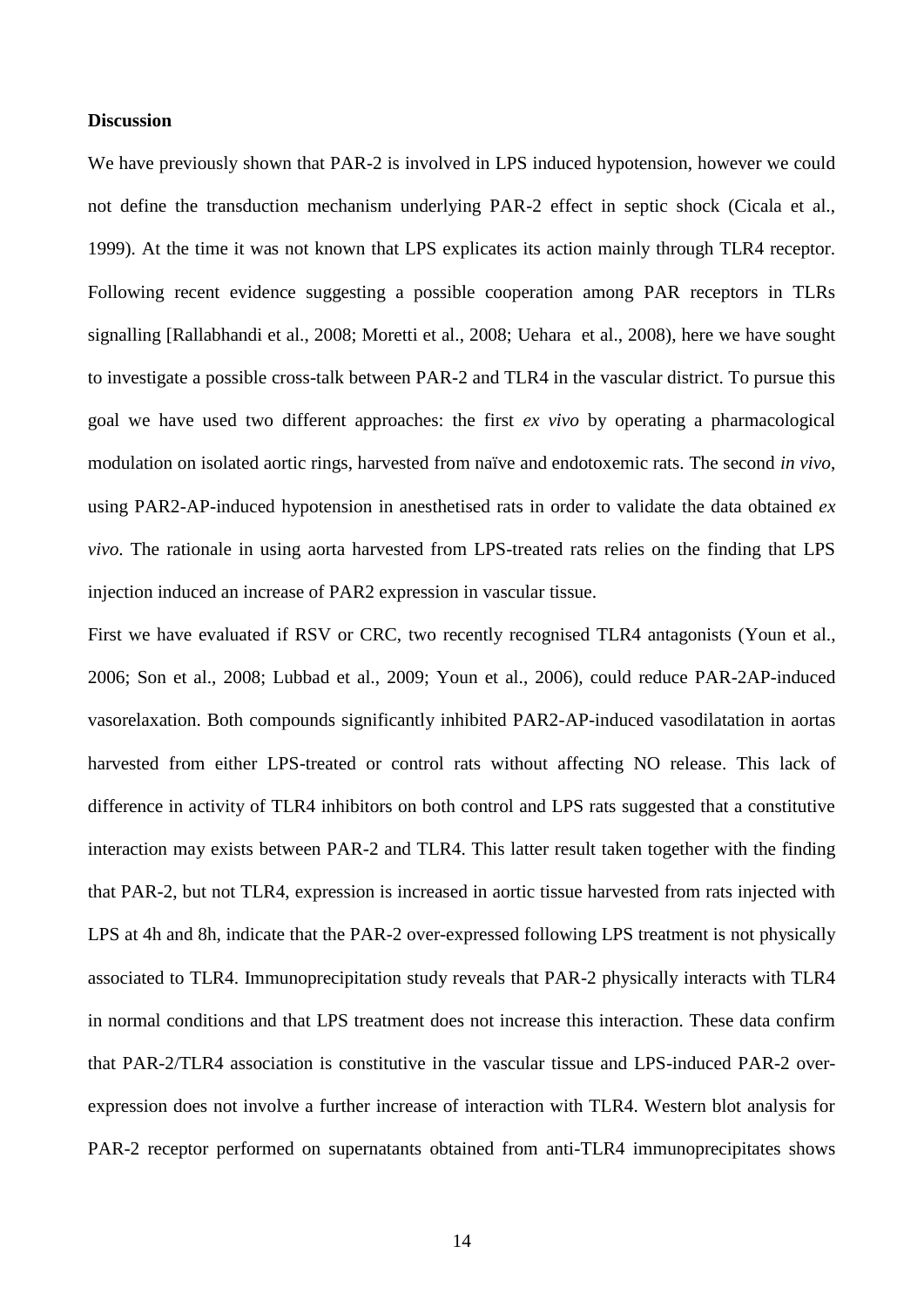that a significant amount of PAR-2 exceeded exclusively following LPS treatment. Therefore the over expressed PAR-2 is not bound to TLR4.

In order to test if this is also the case *in vivo,* we treated naïve rats with RSV or CRC and then we induced hypotension by a bolus injection of PAR-2AP. CRC and RSV significantly reduced PAR2- AP-induced hypotension by using a dose of these inhibitors known to act as TLR-4 inhibitor as opposed to higher doses (Bengmark, 2006; Silan, 2008). This data suggests the involvement of TLR4 signalling in PAR-2 activation. The fact that RSV, the MyD88 independent TRIF-dependent pathway inhibitor, resulted more potent than CRC both in *ex vivo* and *in vivo* experiments suggests that PAR-2 activation might involve this specific TLR4 signalling.pathway This mechanism has been already proposed by Rallabhandi and colleagues by using transiently PAR-2 transfected HEK-293T cells (Rallabhandi et al., 2008). Thus, data obtained *in vivo* are confirmatory of the *ex vivo* experiments e.g. that PAR-2/TLR4 cross-talk is involved in the modulation of the vascular tone in physiological conditions. When a pathological stimulus occurs i.e. LPS injection, there is an overexpression of PAR-2 that is no more related to TLR4.

The experiments carried out on  $TLR4^{-/-}$  mice provide a proof of concept of this crosstalk between PAR2 and TLR4 receptors. RT-PCR analysis performed on aorta harvested from TLR4<sup>-/-</sup> mice showed a reduction of PAR-2 expression. Similarly, functional study showed a significant reduction of PAR2-AP-induced vasodilatation. In order to assess the vascular reactivity of TLR4-/- mice we have checked both endothelium-dependent (with Ach) and endothelium-independent (with SNP) vasodilatation that resulted not significantly different from wild type mice. These data indicate that, in absence of TLR4, PAR-2 signalling is impaired most likely because of the lack of PAR-2/TLR4 cooperation.

#### **Conclusions**

Our study demonstrates that in vascular district PAR-2 and TLR4 cooperate in terms of molecular signalling both in physiological or pathological condition. LPS priming causes an overexpression of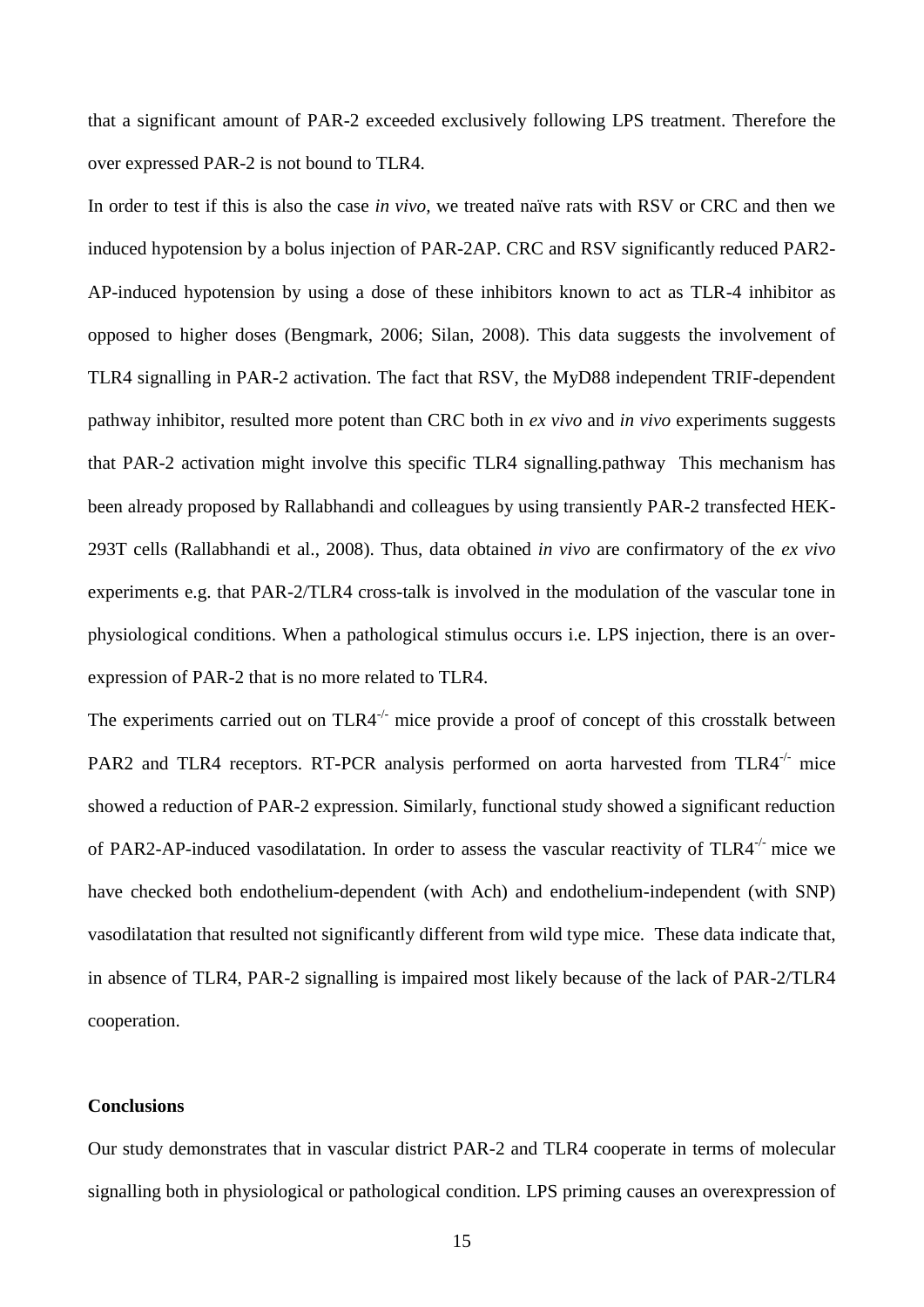PAR-2 exceeding the TLR4 binding capability. This finding shades a new light on the dual role of PAR-2 in physiological versus pathological conditions. Indeed, it could be assumed that when the amount of PAR-2 expressed exceeds TLR4 capability, PAR-2 may explicate a detrimental effect. Conversely, when all PAR-2 expressed is bound to TLR4 it can explicate a physiological beneficial effect. Our finding could explain why in some cases activation of PAR-2 is anti-inflammatory (Morello et al., 2005; Fiorucci et al., 2001) while in others is pro-inflammatory (Ferrell et al., 2003; Fiorucci et al., 2001; Hyun et al., 2008) and contributes to unravel the complex role played by this protease-activate receptor in cardiovascular homeostasis.

# **Acknowledgements**

We would like to thank Prof. Carla Cicala for her precious suggestions and and Prof. Raffaele Di Palma for his support on qRT-PCR. This work was supported by Ministero della Università e della Ricerca (MIUR) PRIN 2008 Italy.

**Conflict of interest**: none declared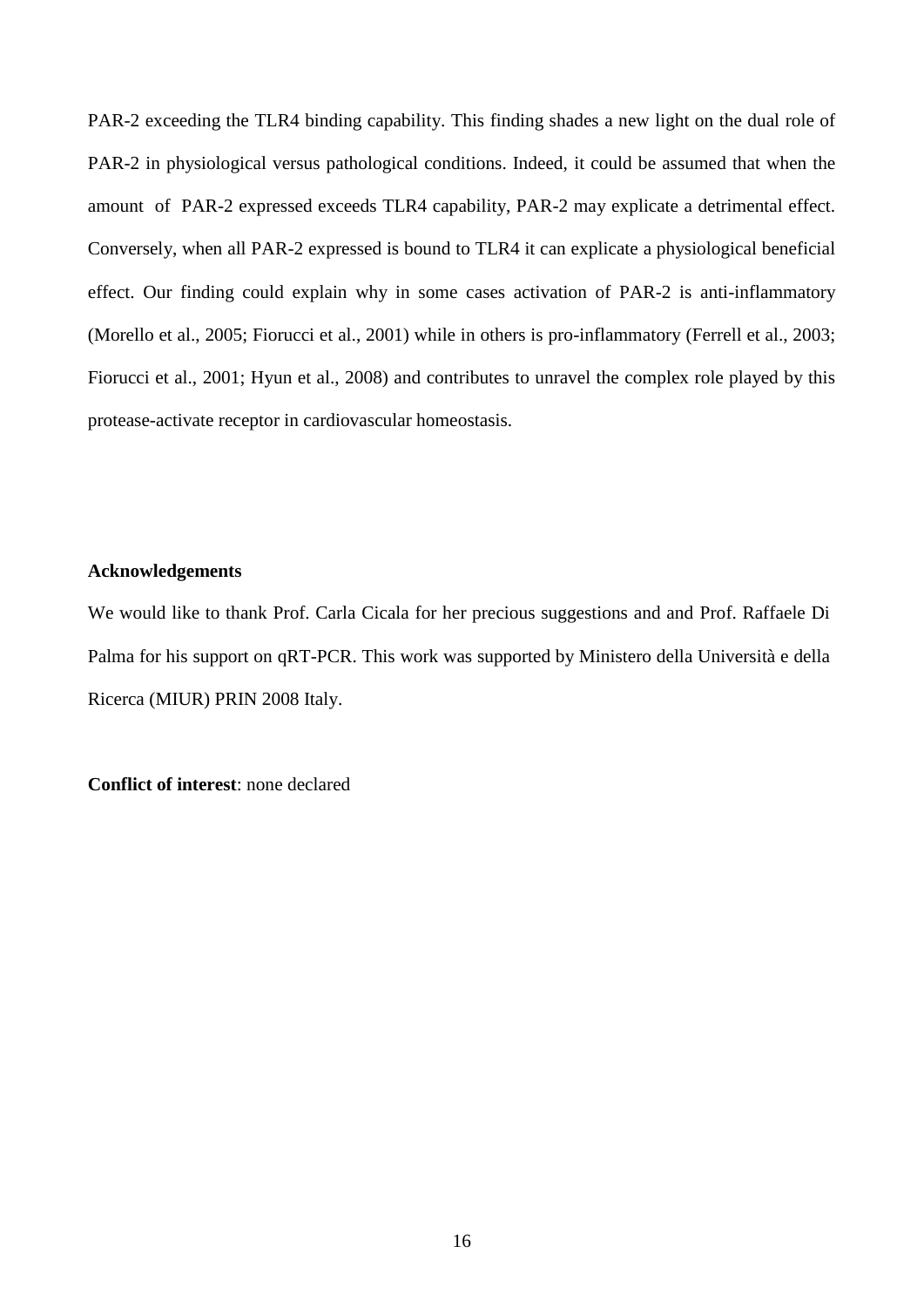# **References**

Aderem A, Ulevitch R (2000). Toll-like receptors in the induction of the innate immune response. *Nature* 406: 782-787.

Akira S, Hemmi H (2003). Recognition of pathogen-associated molecular patterns by TLR family. *Immunol Lett* 85: 85-95.

Akira S, Uematsu S, Takeuch O (2006). Pathogen recognition and innate immunity. *Cell* 124: 783- 801.

Barton GM, Medzhitov R (2004). Toll signalling: RIPping off the TNF pathway. *Nat Immunol* 5: 472-474.

Bengmark S (2006). Curcumin, an atoxic antioxidant and natural NFkB, cyclooxygenase-2, lipooxygenase, and inducible nitric oxide synthase inhibitor: a shield against acute and chronic diseases. *J Parenteral Ent Nut* 30: 45-51.

Bucci M, Roviezzo F, Cirino G (2005). Protease-activated receptor-2 (PAR2) in cardiovascular system. *Vasc Pharmacol* 43: 247-53.

Cederqvist K, Haglund C, Heikkilä P, Hollenberg MD, Karikoski R, Andersson S (2005). High expression of pulmonary proteinase-activated receptor 2 in acute and chronic lung injury in preterm infants. *Pediatr Res* 57: 831-836.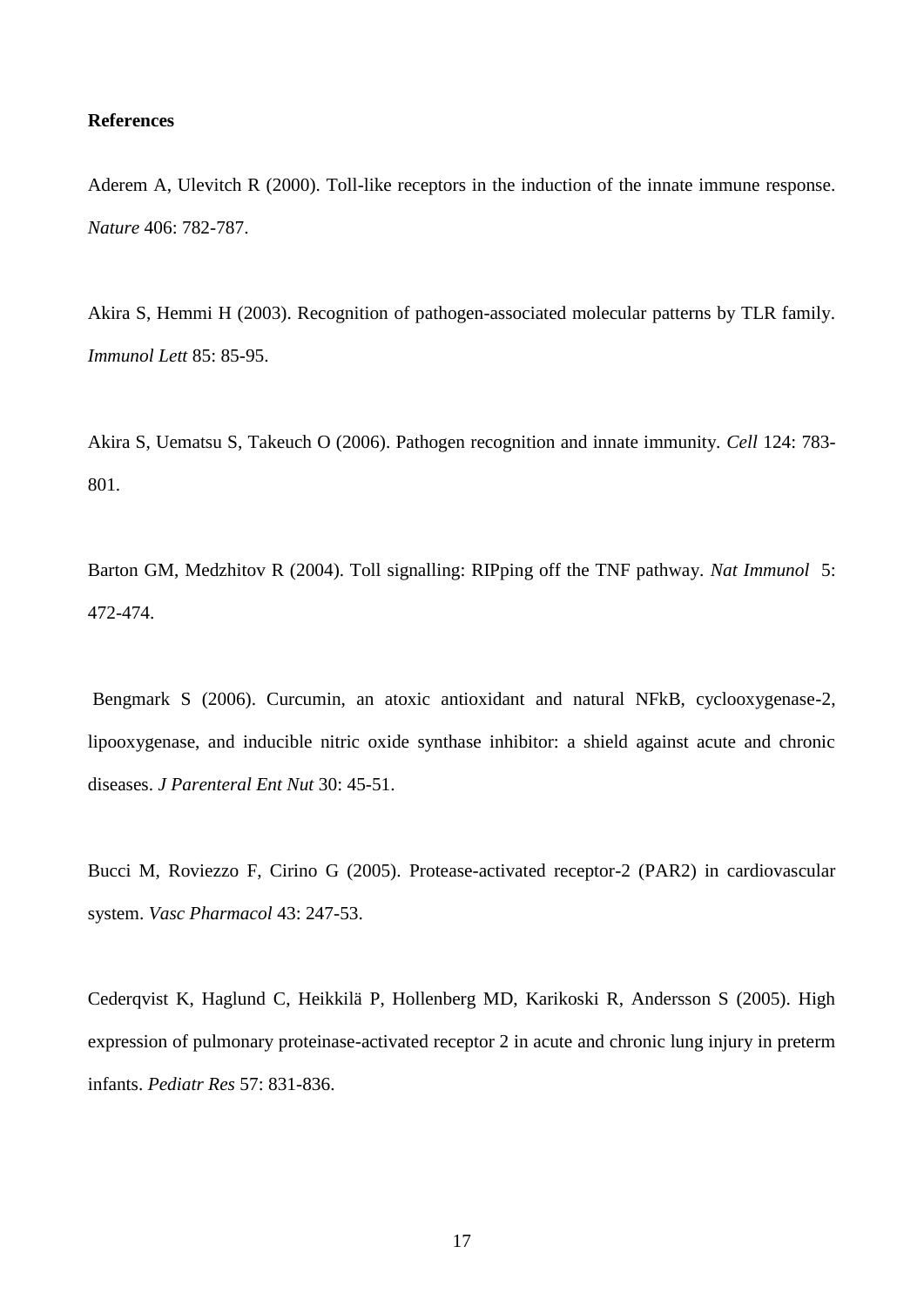Chung WO, An JY, Yin L, Hacker BM, Rohani MG, Dommisch H, DiJulio DH (2010). Interplay of protease-activated receptors and NOD pattern recognition receptors in epithelial innate immune responses to bacteria. *Immunol Letts* 131: 113-119.

Cicala C (2002). Protease activated receptor 2 and the cardiovascular system. *Br J Pharmacol* 135: 14-20.

Cicala C, Morello S, Santagada V, Caliendo G, Sorrentino L, Cirino G (2001). Pharmacological dissection of vascular effects caused by activation of protease-activated receptors 1 and 2 in anesthetized rats. *FASEB J* 15: 1433-1435.

Cicala C, Pinto A, Bucci M, Sorrentino R, Walker B, Harriot P et al., (1999). Protease-activated receptor-2 involvement in hypotension in normal and endotoxemic rats in vivo. *Circulation* 99: 2590-2597.

Cottrell GS, Amadesi S, Schmidlin F, Bunnett N (2003). Protease-activated receptor 2: activation, signalling and function. *Biochem Soc Trans* 31: 1191-1197.

Dery O, Corvera CU, Steinhoff M, Bunnett NW (1998). Proteinase-activated receptors: novel mechanisms of signaling by serine proteases. *Am J Physiol* 274: C1429-C1452.

Ferrell WR, Lockhart JC, Kelso EB, Dunning L, Plevin R, Meek SE et al., (2003). Essential role for proteinase-activated receptor-2 in arthritis. *J Clin Invest* 11: 35-41.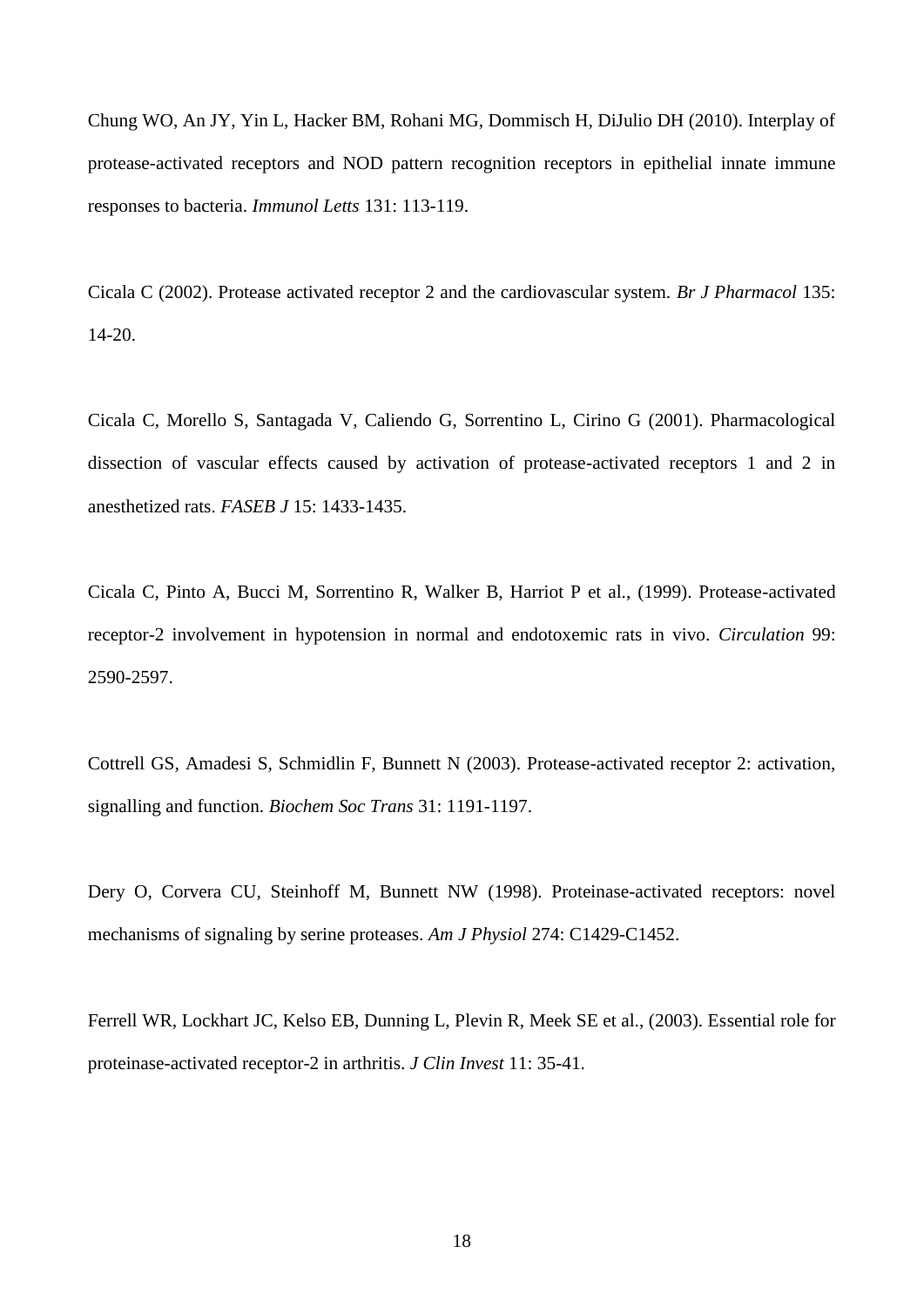Fiorucci S, Mencarelli A, Palazzetti B, Distrutti E, Vergnolle N, Hollenberg MD et al., (2001). Proteinase-activated receptor 2 is an anti-inflammatory signal for colonic lamina propria lymphocytes in a mouse model of colitis. *Proc Natl Acad Sci U S A* 98: 13936-13941.

Fox MT, Harriot P, Walker B, Stone SR (1997). Identification of potential activators of proteinase activated receptor 2. *FEBS lett* 417: 267-269.

Gruber BL, Marchese MJ, Santiago-Schwarz F, Martin CA, Zhang J, Kew RR (2004). Proteaseactivated receptor-2 (PAR-2) expression in human fibroblasts is regulated by growth factors and extracellular matrix. *J Invest Dermato* 123: 832-839.

Hansen KK, Sherman PM, Cellars L, Andrade-Gordon P, Pan Z, Baruch A et al., (2005). A major role for proteolytic activity and proteinase-activated receptor-2 in the pathogenesis of infectious colitis. *Proc Natl Acad Sci USA* 102: 8363-8368.

Hoffmann JA, Reichhart (2002). Drosophila innate immunity: an evolutionary perspective. *J M Nat Immunol* 3: 121-126.

Hollenberg MD (1999). Protease-activated receptors: PAR4 and counting: how long is the course? *Trends Pharmacol Sci* 20: 271-273.

Hollenberg MD, Compton SJ (2002). International Union of Pharmacology XXVIII Proteinaseactivated receptors. *Pharmacol Rev* 54**:** 203-217.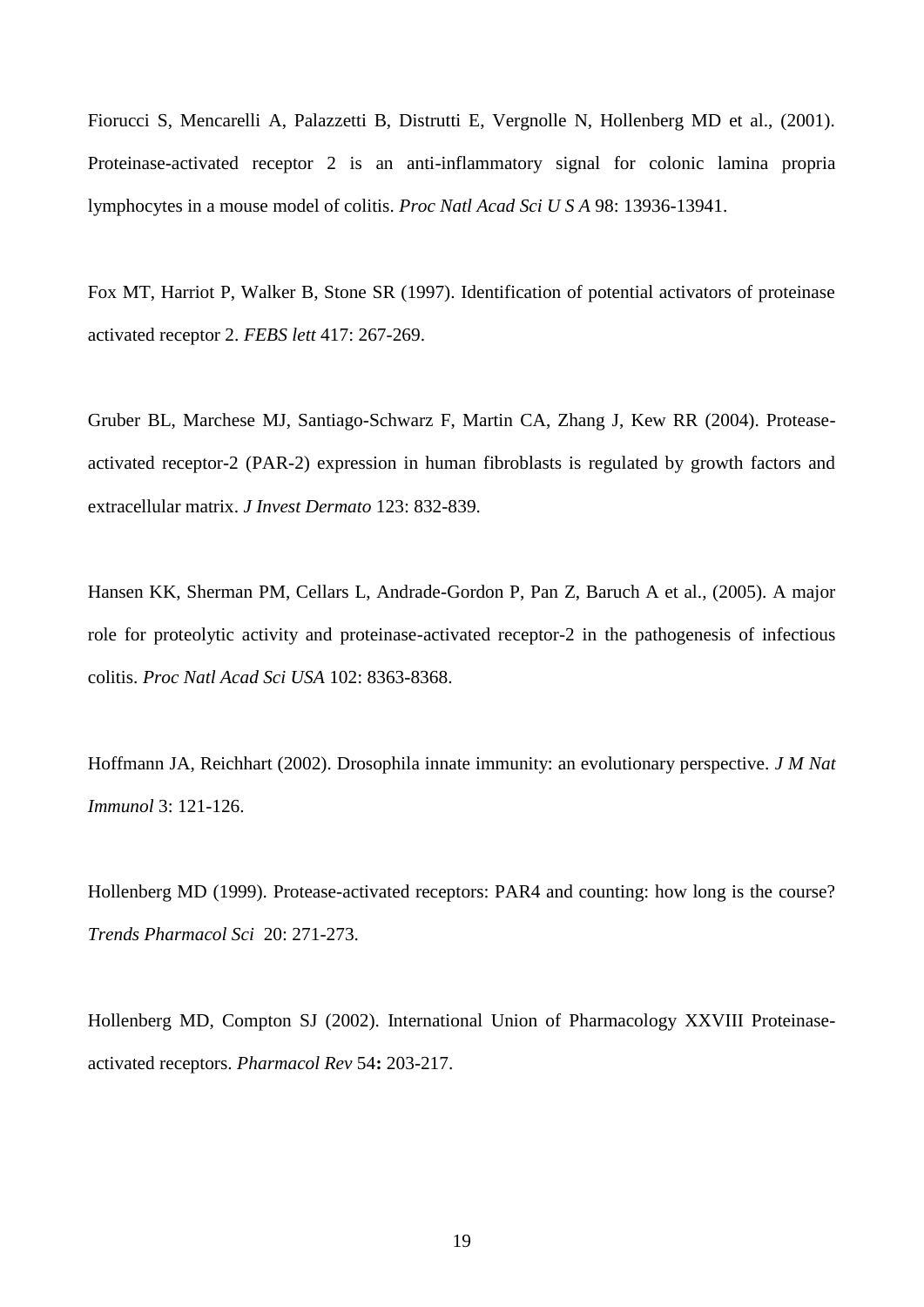Holzhausen M, Spolidorio LC, Ellen RP, Jobin MC, Steinhoff M, Andrade-Gordon P et al., (2006). Protease-activated receptor-2 activation: a major role in the pathogenesis of Porphyromonas gingivalis infection. *Am J Pathol* 168: 1189-1199.

Hyun E, Andrade-Gordon P, Steinhoff M, Vergnolle N (2008). Protease-activated receptor-2 activation: a major actor in intestinal inflammation. *Gut* 57: 1222-1229.

Iwasaki A, Medzhitov R (2004). Toll-like receptor control of the adaptive immune responses. *Nat Immunol* 5: 987-995.

Janeway Jr CA, Medzhitov R (2002). Innate immune recognition. *Annu Rev Immunol* 20: 197-216.

Kida Y, Higashimoto Y, Inoue H, Shimizu T, Kuwano K (2008). A novel secreted protease from pseudomonas aeruginosa activates NF-kappa B through protease-activated receptors. *Cell Microbiol* 10: 1491-1504.

Kida Y, Inoue H, Shimizu T, Kuwano K (2007). Serratia marcescens serralysin induces inflammatory responses through protease-activated receptor 2. *Infect Immunol* 75: 164-174.

Lolis E, Bucala R (2003). Therapeutic approaches to innate immunity: severe sepsis and septic shock. *Nat Rev Drug Discov* 2: 635-645.

Lubbad A, Oriowo MA, Khan I (2009). Curcumin attenuates inflammation through inhibition of TLR-4 receptor in experimental colitis. *Mol Cel Biochem* 322: 127-135.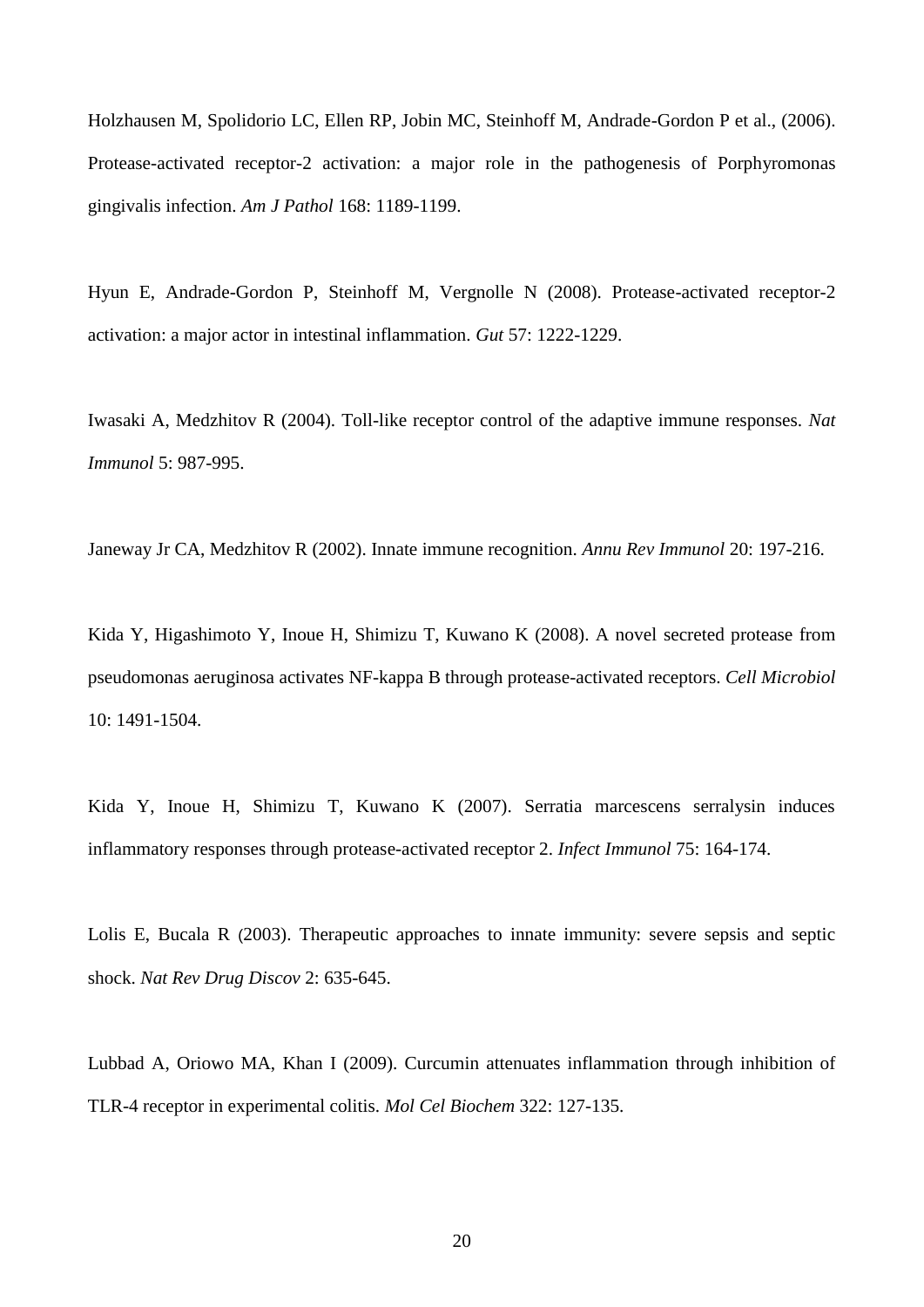Macfarlane SR, Seatter MJ, Kanke T, Hunter GD, Plevin R (2001). Proteinase Activated Receptors. *Pharmacol Rev* 53: 245-282.

Mitchell JA, Paul-Clark MJ, Clarke GW, McMaster S, Cartwright N (2007). Critical role of Tolllike receptors and nucleotide oligomerization domain in the regulation of health and disease. *J Endocrinol* 53: 245-282.

Molino M, Barnathan ES, Numerof R, Clark J, Dreyer M, Cumashi A et al., (1997). Interactions of mast cell tryptase with thrombin receptors and PAR-2. *J Biol Chem* 272: 4043-4049.

Morello S, Vellecco V, Roviezzo F, Maffia P, Cuzzocrea S, Cirino G, Cicala C (2005). A protective role for proteinase activated receptor 2 in airways of lipopolysaccharide-treated rats. *Biochem Pharmacol* 71: 223-230.

Moretti S, Bellocchio S, Bonifazi P, Bozza S, Zelante T, Bistoni F et al., (2008). The contribution of PARs to inflammation and immunity to fungi. *Mucosal Immunol* 1: 156-168.

Nakamura N, Yoshida M, Umeda M, Huang Y, Kitajima S, Inoue Y et al., (2008). Extended exposure of lipopolysaccharide fraction from Porphyromonas gingivalis facilitates mononuclear cell adhesion to vascular endothelium via Toll-like receptor-2 dependent mechanism. *Atherosclerosis*  196: 59-67.

Nystedt S, Emilsson K, Wahlestedt C, Sundelin J (1994). Molecular cloning of a potential proteinase activated receptor. *Proc Acad Sci USA* 91: 9208-9212.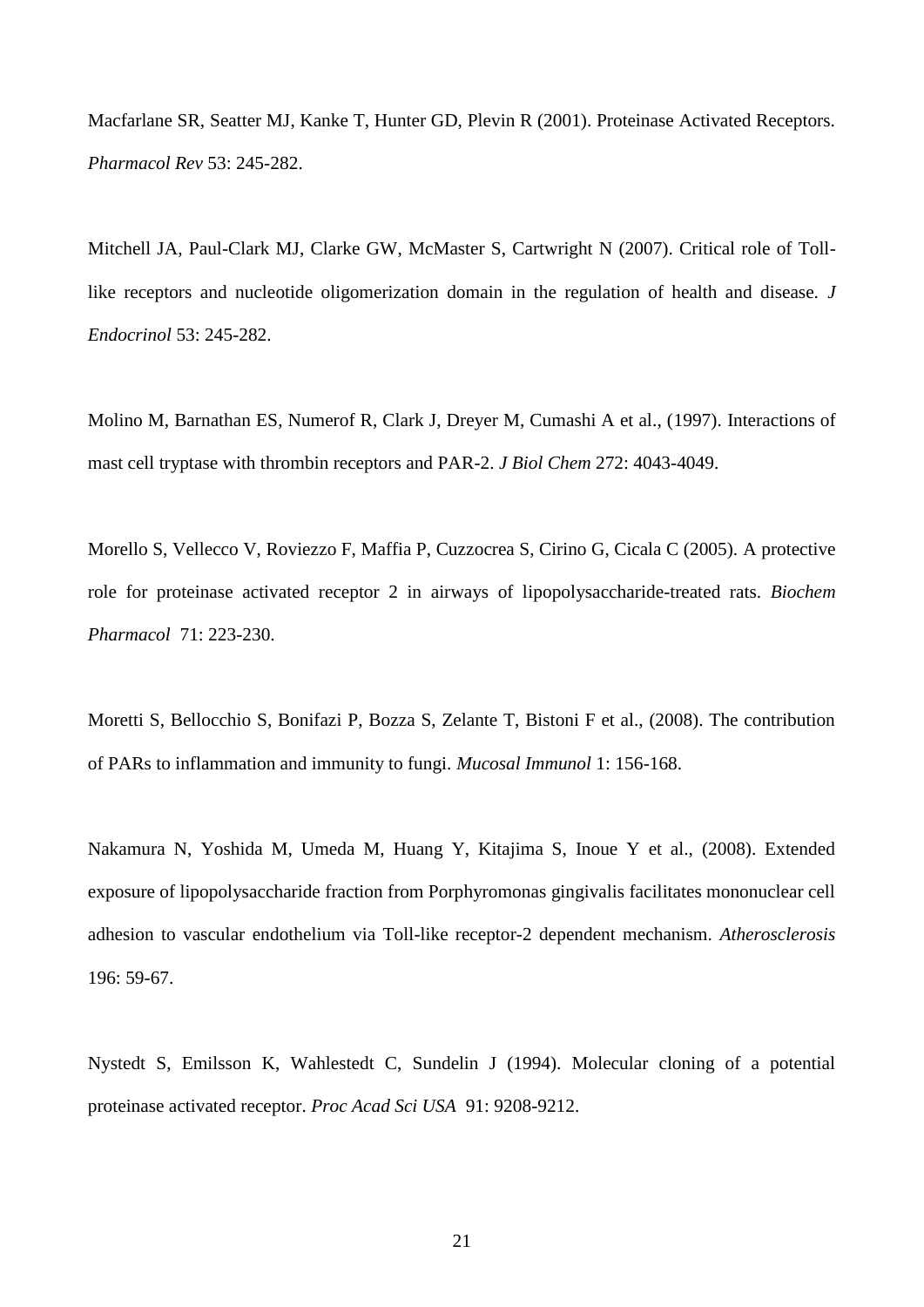Nystedt S, Ramakrishnan V, Sundelin J (1996). The proteinase-activated receptor 2 is induced by inflammatory mediators in human endothelial cells. Comparison with the thrombin receptor. *J Biol Chem* 271: 14910-14915.

O'Neill LA, Bowie AG (2007). The family of five: TIR-domain-containing adaptors in Toll-like receptor signalling. *Nature Rev/Immunol* 7: 353-364.

Poltorak A, He X, Smirnova I, Liu MY, Van Huffel C, Du X et al., (1998). Defective LPS signaling in C3H/HeJ and C57BL/10ScCr mice: mutations in Tlr4 gene. *Science* 282: 2085-2088.

Poltorak A, Smirnova I, Clisch R, Beutler B (2000). Limits of a deletion spanning Tlr4 in C57BL/10ScCr mice. *J Endotoxin Res* 6: 51-56.

Rallabhandi P, Nhu QM, Toshchakov VY, Piao W, Medvedev AE, Hollenberg MD et al., (2008). Analysis of proteinase-activated receptor 2 and TLR4 signal transduction. *J Biol Chem* 283: 24314- 24325.

Roach JC, Glusman G, Rowen L, Kaur A, Purcell MK, Smith KD et al., (2005). The evolution of vertebrate Toll-like receptors. *Proc Natl Acad Sci USA* 102: 9577-9582.

Roviezzo F, Bucci M, Brancaleone V, Di Lorenzo A, Geppetti P, Farneti S et al., (2005). Proteinaseactivated receptor-2 mediates arterial vasodilation in diabetes. *Arterioscler Thromb Vasc Biol* 25: 2349-2354.

Silan C (2008). The effect ofchronic resveratrol treatment on vascular responsiveness of streptozotocin-induced diabetic rats. *Biol Pharm Bull* 31: 897-902.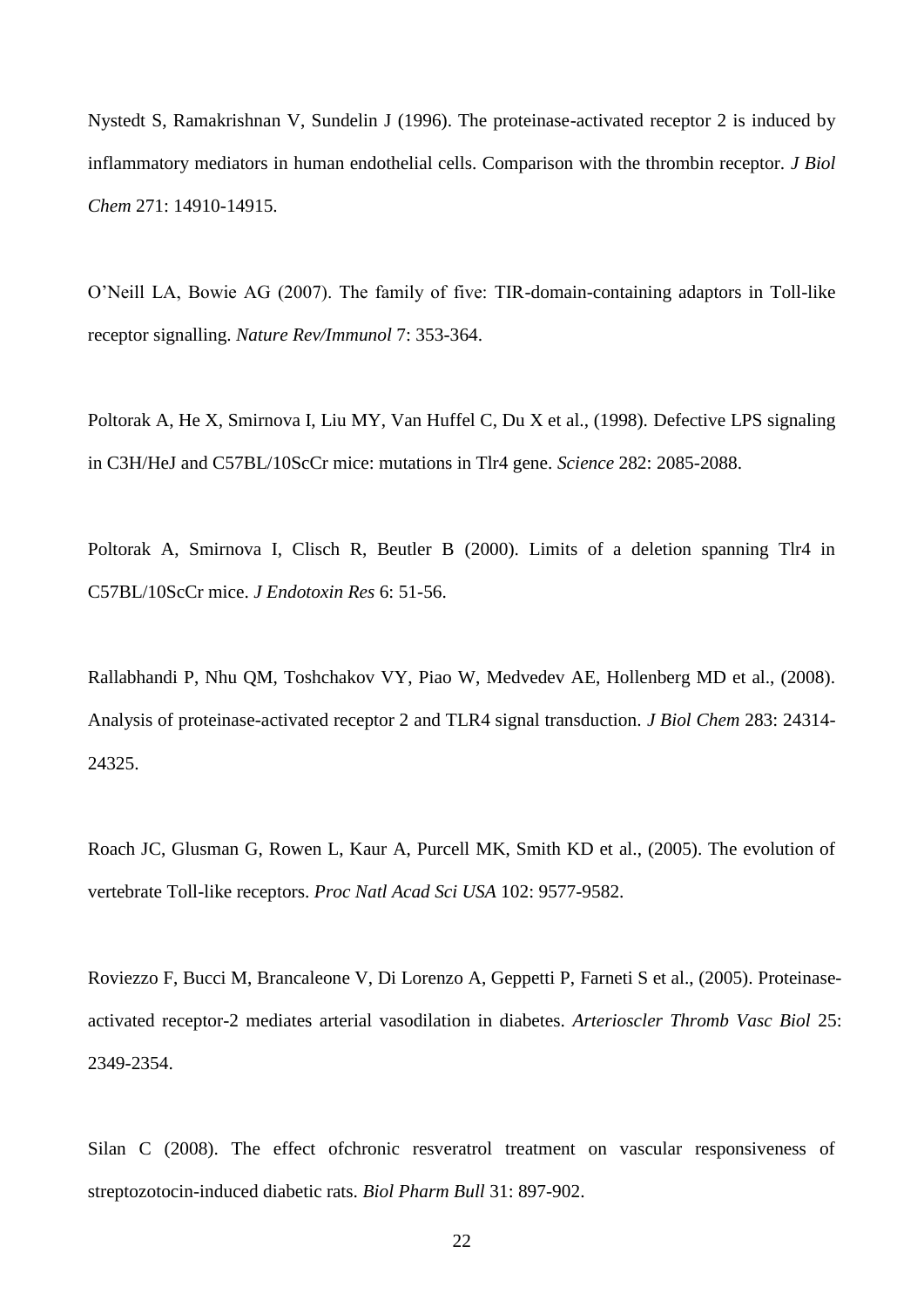Son YH, Jeong YT, Lee KA, Choi KH, Kim SM, Rhim BY et al., (2008). Roles of MAPK and NFkappaB in interleukin-6 induction by lipopolysaccharide in vascular smooth muscle cells. *J Cardiovasc Pharmacol* 51: 71-77.

Uehara A, Hirabayashi Y, Takada H (2008). Antibodies to proteinase 3 prime human oral, lung, and kidney epithelial cells to secrete proinflammatory cytokines upon stimulation with agonists to various Toll-like receptors, NOD1, and NOD2. *Clin Vaccine Immunol* 15: 1060-1066.

Youn HS, Lee JY, Fitzgerald KA, Young HA, Akira S, Hwang DH (2005). Specific inhibition of MyD88-independent signaling pathways of TLR3 and TLR4 by resveratrol: molecular targets are TBK1 and RIP1 in TRIF complex. *J Immunol* 175: 3339-3346.

Youn HS, Saitoh SI, Miyake K, Hwang DH (2006). Inhibition of homodimerization of Toll-like receptor 4 by curcumin. *Biochem Pharmacol* 72: 62-69.

Zhang Z, Schluesener HJ (2006). Mammalian toll-like receptors: from endogenous ligands to tissue regeneration. *Cell Mol Life Sci* 63: 2901-2907.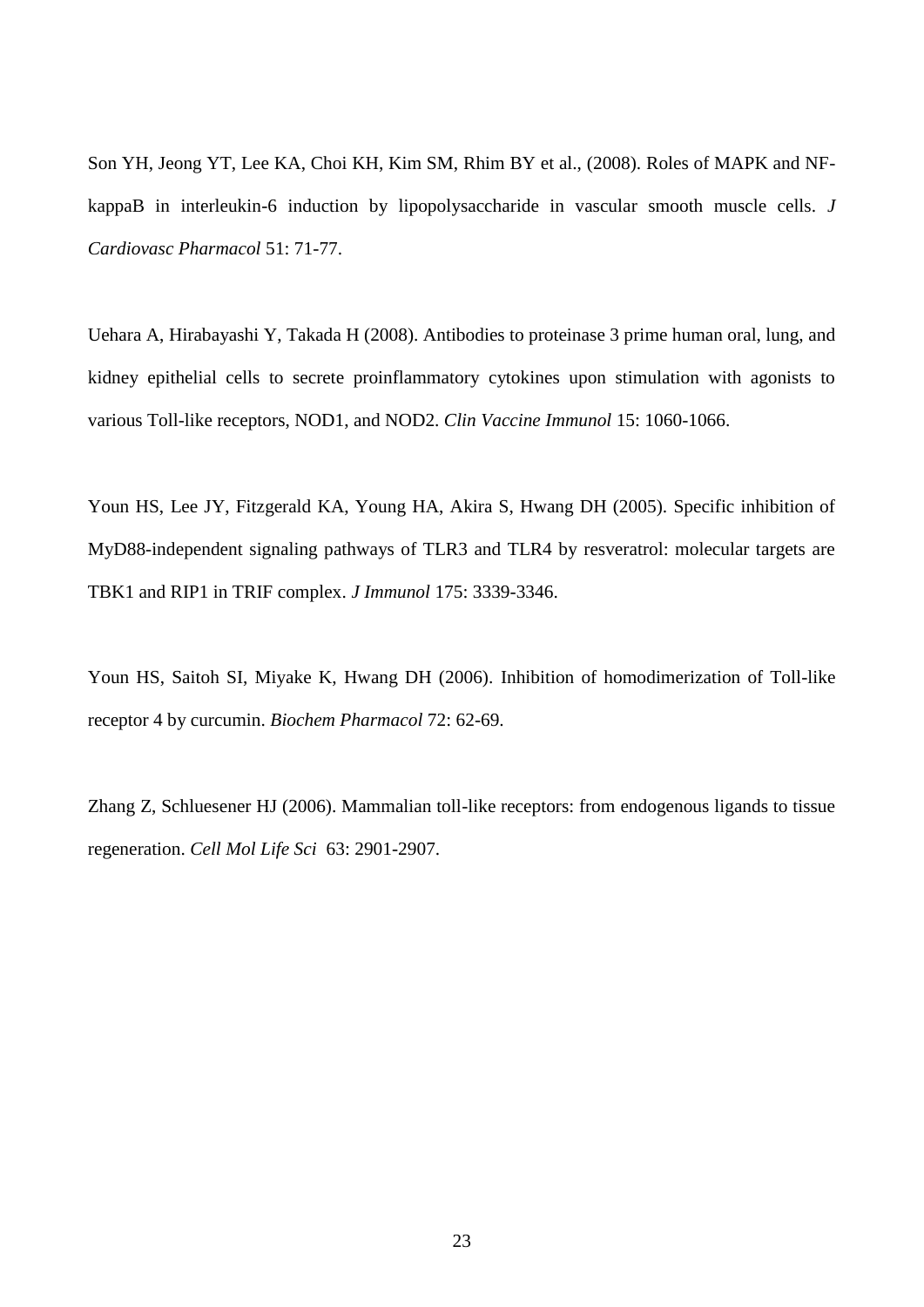#### **Legends:**

**Figure 1 (A)** PAR-2AP-induced vasorelaxation was significantly and concentration dependently inhibited by CRC in aortic rings harvested from control rats (\*\*\* =  $p<0.001$  vs. vehicle; two-way ANOVA). CRC (10 µM) pre-treatment affected PAR-2AP vasorelaxation in aortic rings harvested from LPS at **(B)** 4h (\*\*\* = p<0.001 vs. vehicle) and **(C)** 8h (\*\*\* = p<0.001 vs. vehicle; for each set of experiments were used n= 5 rats).

**Figure 2 (A)** PAR-2AP-induced vasorelaxation was significantly and concentration dependently inhibited by RSV in aortic rings harvested from control rats (\*\*\* =  $p$  < 0.001 vs. vehicle; two-way ANOVA). RSV (10 µM) pre-treatment affected PAR-2AP vasorelaxation in aortic rings harvested from LPS at **(B)** 4h (\*\*\* = p<0.001 vs. vehicle) and **(C)** 8h (\*\*\* = p<0.001 vs. vehicle; for each set of experiments n=5 rats).

**Figure 3 Pre-incubation of aortic rings with** CRC and RSV did not affect Ach-induced vasodilatation. For each set of experiments were used n=4 rats).

# N

**Figure 4** PAR-2AP-induced hypotension (0.3 mg/kg i.v.) was significantly reduced in control rats treated either with **(A)** CRC or with **(B)** RSV (\*p<0.05; one way ANOVA, n= 4 for each treatment). Values were expressed as area under the curve  $\text{(mm}^2)$ .

**Figure 5 (A**) Physical association of PAR-2 with TLR4. Anti PAR-2 immunoblot of antiTLR4 (lanes B, D, F and H) and normal rabbit serum control (lanes A, C, E and G) immunoprecipitation from lysates of aortas incubated in absence (lanes A, B, E and F) and presence of PAR-2AP (lanes C, D, G and H) in naïve (lanes A, B, C, D) and endotoxemic (lanes E, F, G, H) rats (n= 3 experiments). **(B)** Western blot analysis for PAR2 receptor performed on supernatants of TLR4